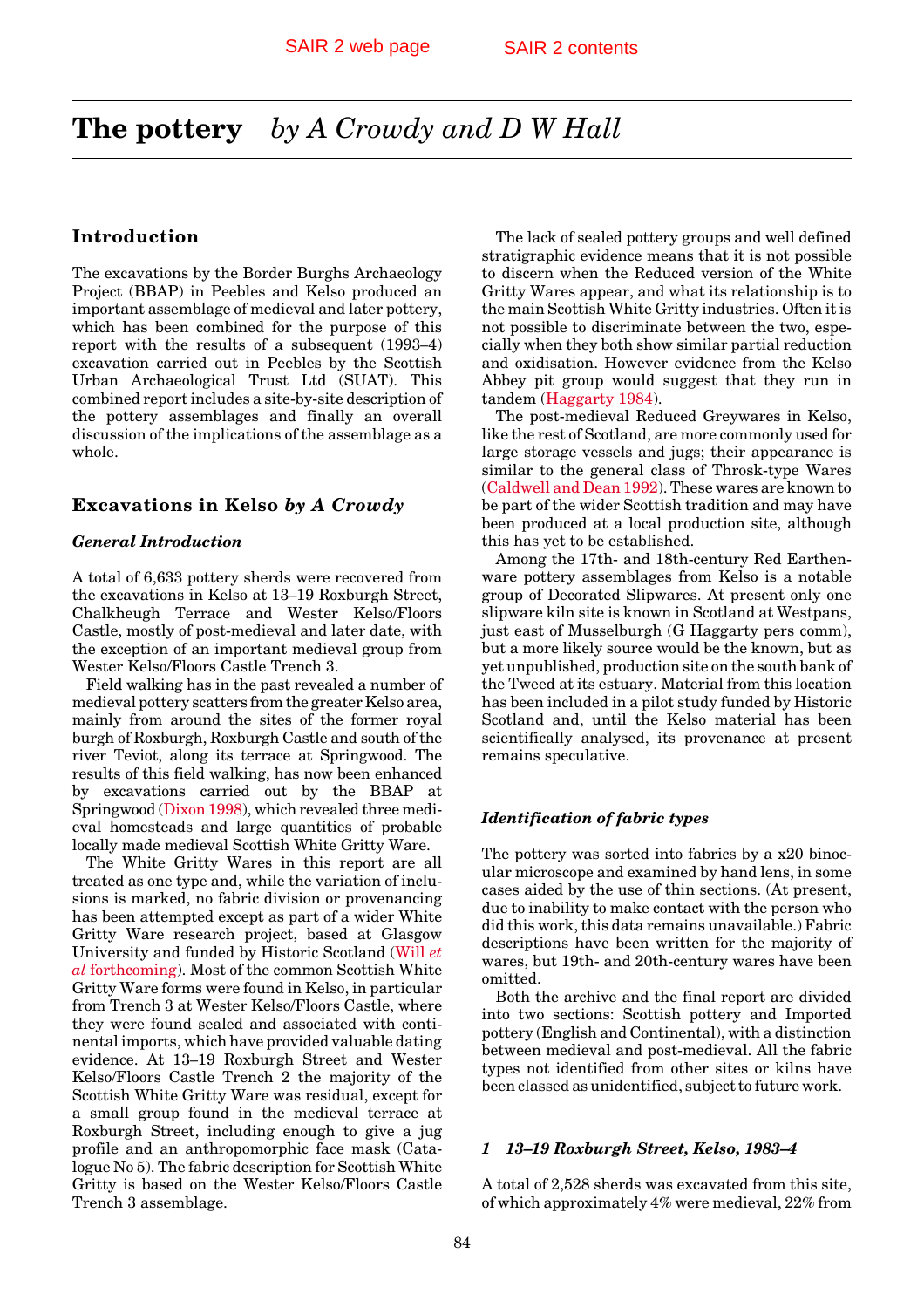<span id="page-1-0"></span>the late 17th-mid 18th centuries and 74% from the mid 18th century onwards.

#### *The medieval pottery*

*Scottish White Gritty Ware (3%)*

*Fabric Description*

*Thickness*: 30–100 mm

*Texture*: rough on cooking pots, generally smooth on jug inner surfaces.

*Hardness*: hard to very hard, almost vitrified on some storage jars, with everted and carinated rims with body sherds; fracture, irregular to finely irregular.

*Colour* (Munsell): outer surface, white 10YR 8/2, reddish yellow 5YR 6/6, very pale brown 10YR 7/4; core, grey 2.5YR n/6, reddish yellow 5YR 7/6, white 10YR 8/2, dark grey 2.5YR N/4; inner surface, white 10YR 8/2, reddish yellow 5YR 7/6, grey 2.5YR N/6, dark grey 2.5YR N/4, white 10YR 8/2.

Inclusions: quartz, fine to medium size, sparse amount; quartz, iron ore mica and the basic matrix, very fine to fine size, well sorted, abundant amount; quartz, coarse size, ill sorted, moderate amount; mica, very fine size, well sorted, moderate amount; quartzite, coarse to very coarse size, moderate amount.

*Glaze*: colourless, yellow, green, orange and brown.

*Slip*: was common in browns, reds and whites. All the vessels were wheel-made. Firing was in an oxidising atmosphere, while some sherds showed carbonised cores from incomplete oxidisation.

The Scottish White Gritty Ware was not sub-divided, as previous research on this topic has suggested that the variability and palaeo-alluvium soils in its main inclusions is characteristic of boulder clay and not, therefore, a justification for assuming diverse origins for this type [\(Cox 1984;](#page-0-0) [Crowdy 1986\). A](#page-0-0) further reason for the variation in the amount of filler in the clay could be due to the deliberate sorting by the potter: cooking pots would demand a higher proportion of filler to clay to enhance its resistance to thermal shock when being constantly in contact with direct heat from the fire. Furthermore, the cooking pots and storage jars would be prone to shrinkage during drying and firing, and filler would, therefore, help to control this function by opening up the body, increasing porosity and reducing thermal shock.

Scottish White Gritty Ware was found in Phase 1, and in later phases where it is considered to be residual, the abraded condition of many of these sherds emphasising this point. The material from the medieval building terrace of Phase 1 was from a homogenous sample, and probably represents only one or two jugs. Forms identified overall from the assemblage were cooking pots/storage jars, and jugs. The jugs from the medieval terrace showed typical 13th/14th-century decoration with anthropomorphic facemasks, strap handles and small rod handles with a slash decoration, applied clay lines and pellets and incised wavy lines. One jug showed thumbing. No cooking pot/storage jar rims were found.

*White Gritty Reduced Ware (31.1%)*

*Fabric Description Thickness*: 4–8 mm. *Texture*: fairly hard, finely irregular fracture. *Colour*: light grey 10YR 7/1 to grey 7.5YR N5 outer margin; grey 7.5YR N/5, to light grey 10YR 7/2 inner Surface; occasionally there is a white patina underneath the outer glazed surface. *Inclusions*: (this is only intended as a range), abundant very fine sorting of quartz, iron ore and mica in the basic matrix; quartz, fine to medium size, ill sorted, moderate to abundant amount. *Glaze*: glossy dark olive green, to a lighter green.

*Decoration*: included clay strips, pellets and grooved lines.

Only jug forms were identified. Handles were strapped and thumbed onto the pot. One handle shows a potter's mark (Catalogue No 13) and one base sherd showed internal glazing.

#### *Post-medieval pottery*

*Scottish Post-Medieval Reduced Ware (1%)*

Vessel forms in this fabric include jugs and a possible cistern base (Catalogue No 20). Decoration includes combed and zigzag designs. These vessels are all wheel-thrown with knife-trimmed bases, and rilling marks are characteristic on their inner surfaces.

#### *Scottish Post-Medieval Oxidised Ware (6%)*

Vessel forms in this fabric include storage jars with handles and a single example of a tripod cooking pot. One handle shows stabbing marks and stacking marks and glaze drips were common on the underside of the bases.

These wares show strong Dutch influences and may be Scottish copies of continental imports, which could well have carried on unchanged until the 18th century, as seen at Norwich (Jennings 1981, 157).

#### *Decorated Slipware (7%) (Cats 27–32)*

Generally British slipwares of the 17th century show strong influences from Holland and Germany and, indeed, are the response of the home market for alternatives to the popular foreign imports. The shift in the production and trading patterns of the mercantile world in the post-medieval period are shown in the specialised manufacture and widespread distribution patterns of this pottery [\(Brears](#page-0-0) [1971\).](#page-0-0) Metropolitan slipware from Essex is an example of this new industry and its dominance is noted at Newcastle, where it replaced the local wares in popularity during the 17th centur[y \(Ellison 1981,](#page-0-0) 150).

The slipwares from Kelso show no similarities to published types from other sites, both in this country or abroad (D Gaimster, H Janssen and H G Stephan, pers comm). The slipwares were found in an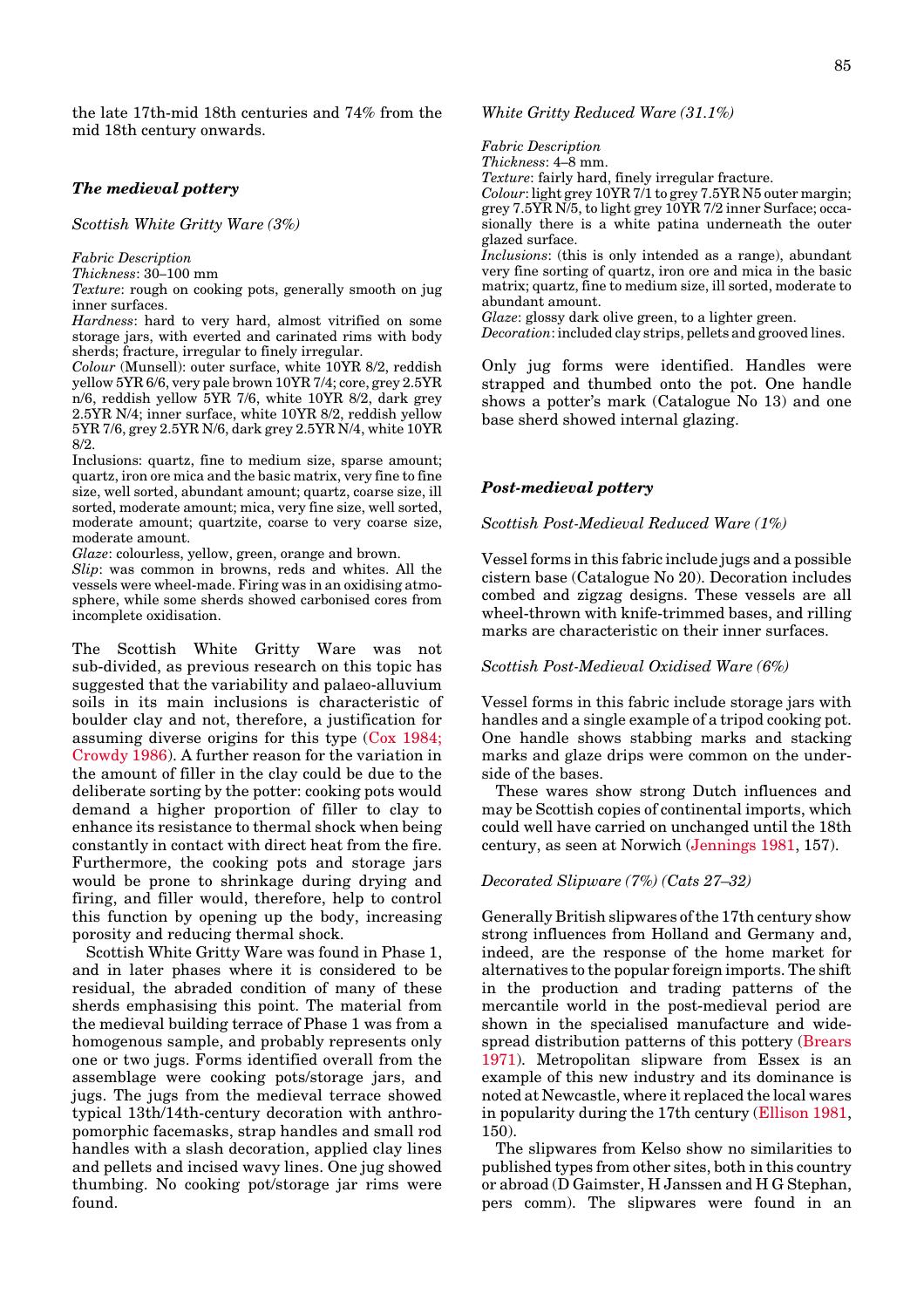<span id="page-2-0"></span>assemblage of pottery from a series of pits dated from the mid 17th to early 18th century on coin and documentary evidence (see [Dixon and Perry, a](#page-4-0)bove).

# *Slipware*

The Slipware forms appear in contexts dated to the late 17th century. Their fabric and finish are similar to the Glazed Red Earthenwares and Decorated Slipwares of the later period. The interior of the vessels has been covered with a white slip, then glazed to produce a distinctive yellow colour. The variety of forms includes pitchers, bowls and pancheons. The diameter of the bowl rims varies between 280–320 mm. The construction of these vessels was noticeably coarse and basic, with crude knife trimming and thickened bases. The storage jar forms are of a more standard construction than the earlier wares and display a more cohesive body, thinner walls and a more even application of slip. Clear lead glaze was commonly applied to the exterior of the vessel from the base up to the shoulder.

# *Sponged Slipware (5%)*

The forms identified are bowl and storage jars.

#### *Post-medieval*

*Imports, Continental*

# *Stonewares*

*Frechen Bellarmine (Cats 22–24)* Bellarmine face mask and body sherds from the 17th century were identifie[d \(Gaimster 1997,](#page-1-0) 208–23).

#### *Westerwald Type Ware*

One piece of possible Westerwald Stoneware was identified [\(Gaimster 1997, 2](#page-1-0)51–71).

#### *Langerwehe*

One small possible Langerwehe Stoneware handle was found [\(Gaimster 1997, 1](#page-1-0)86–90).

#### *Regional English/Scottish Wares*

The wares under this section comprise well established wares from various industrialised Scottish potteries. The Tin-Glazed Earthenwares may have been imported from various places prior to the production at the Delft factory in Glasgow in 1749. Both the forms and patterns of decoration in this assemblage have been paralleled by the material at the People's Palace Museum, Glasgow.

#### *Brown Glazed Earthenware*

The earliest of these wares appears in the late 17th-

or early 18th-century contexts at Kelso; they clearly precede the later proliferation of standardised brownwares in the 18th and 19th centuries. The earliest wares are storage vessels, while the later forms include various tablewares, such as teapots.

### *Slipware*

These include Staffordshire-type Slipwares, with the notable slip trailing, pie crust rims (39) and press-moulded wares. Many variants of marbled, combed and trailed slip decorations were identified along with a few examples of Sgraffito Ware. Forms included plates and drinking vessels.

#### *Other industrial wares*

Other post-medieval fabrics found at this site were: Glazed Earthenwares; Creamware; Pearlware; Soft and hard paste Porcelain; Brown Stoneware (including large storage containers, and small ginger beer type bottles); White Salt-Glazed and Brown Stoneware.

#### *2 Chalkheugh Terrace, Kelso, 1983–4*

A total of 1,032 sherds of pottery was found, dating to the late 18th, 19th and 20th centuries (with the exception of two residual medieval sherds). The main wares were Glazed and Decorated Earthenwares, Decorated Creamwares, Tin Glazed Earthenwares and Stonewares.

# *3 Wester Kelso/Floors Castle Trench 2, 1984*

A total of 242 sherds was found from this site, all of which were post-medieval, apart from ten pieces of residual Scottish White Gritty Ware.

### *Medieval*

*Scottish White Gritty Ware (4%)*

These were generally much abraded, indicating that they were residual. A jug rim, strap handle and decorated body sherd were identified. Four bases, probably from cooking pot/storage jars were noted as having carbonised bases.

#### *Post-Medieval*

# *Local*

#### *Post-Medieval Reduced Wares (9%)*

Most of these came from one storage vessel, which had a thickened base, 100–200 mm at the basal angle. The vessel was coarsely made with knife trimming and a stacking rim scar on the base. The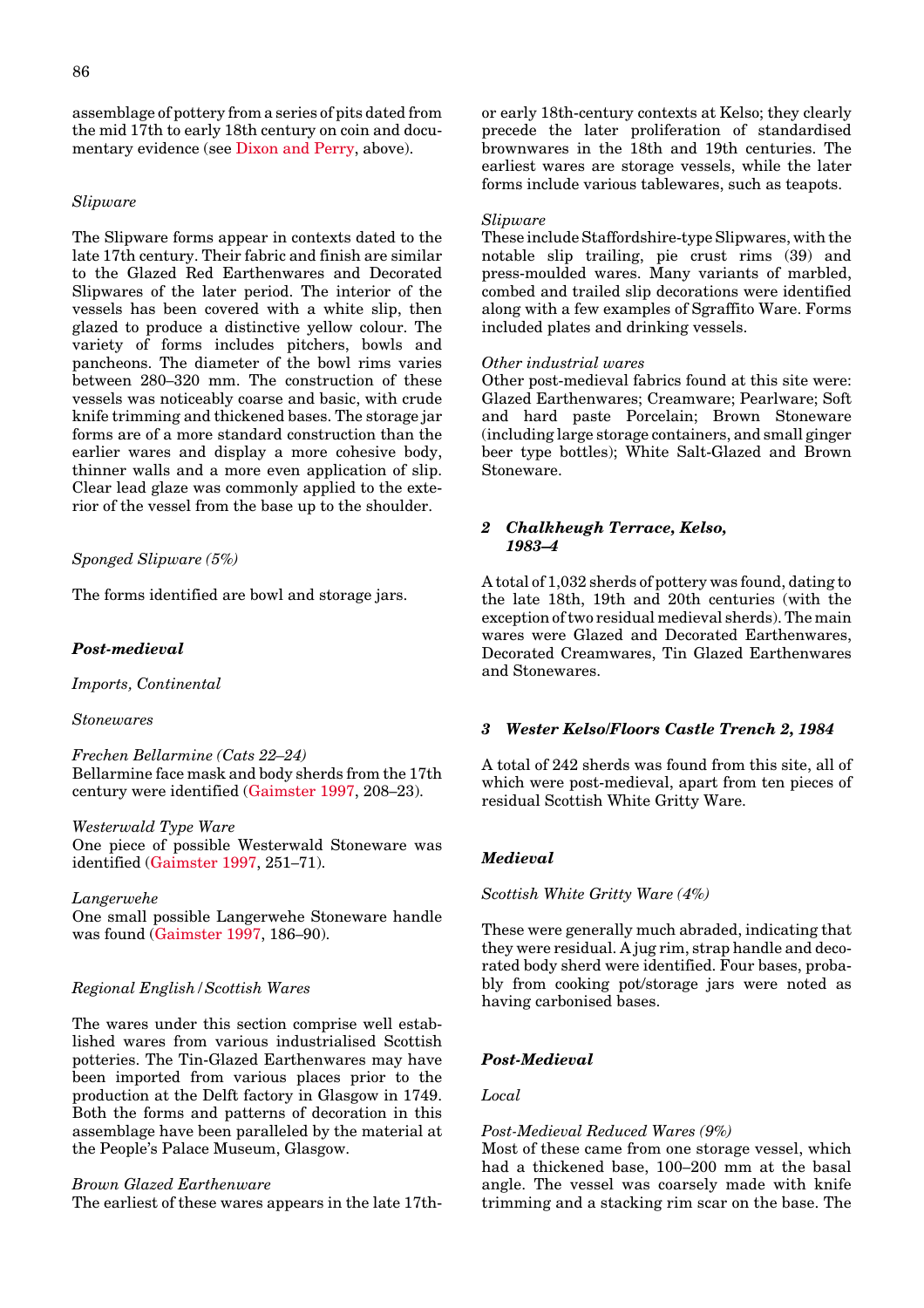#### <span id="page-3-0"></span>*Post-medieval Oxidised Wares (10%)*

There was a jug of a coarser fabric, but with the same characteristics. A very crude, flat, thickened storage jar base, glazed internally, a jug handle and a pipkin handle were noted.

#### *Decorated Slip Ware (14%)*

A small handle from an enclosed vessel was noted. Other post-medieval fabrics from this site are Sponged Slipware (7%); Delft (8%); Creamware (5%); Brown Stoneware; White Saltglaze (5%); Brown Glazed Earthenware (13%); Sgraffito Ware; and Slipwares (12%).

#### *4 Wester Kelso/Floors Castle Trench 3, 1984–5*

A total of 2,831 sherds was excavated from this site, of which 92% was Scottish White Gritty Ware, 2% Reduced Greyware and the remaining 6% was post-medieval.

#### *White Gritty Ware (2,665 sherds, 92%)*

Due to the shattered nature of the assemblage no complete profiles of cooking pots, storage jars or jugs were identified, but comparisons between the rim, base and body sherds were undertaken. The rolled/beaded, everted and upright rims are diagnostic of the straight-sided cooking pot, common to Scottish White Gritty Ware, as are the thin, corrugated body sherds (30–50 mm), and the flattish right-angled bases [\(Brooks 1980;](#page-0-0) Cox 1984; [Laing](#page-1-0) [1973\).](#page-1-0) The proportion of sooting associated with these forms was high, in particular with the body sherds, and would seem to indicate that they were used for cooking. Of flat bases 66% were sooted, as were 100% of everted rolled rims. A base and rim form of a straight-sided cooking pot form (from the well) showed evidence of spalling and sooting, which probably occurred while being placed over direct heat. The straight-sided cooking pot form showed a higher degree of filler to fabric, matched only by the everted carinated rim forms, and associated body sherds. The advantage of coarsely filled fabric for cooking purposes has been mentioned above (see Fabric Description). Two sooted and thin corrugated body sherds showed pronounced roundness, which indicates that not all these cooking pots were straight-sided.

One rim form stands out as different (Catalogue No 51); in fabric it is coarser and more densely filled.

The clubbed rim forms had occasional lid seating and thumbing on the rims (Cats 85, 126). Glaze splashes and drips occurred on the bodies and bases. The sooting was significantly less on the bodies of these forms and, probably, suggests their function was more commonly for storage.

The jug rims were generally upright, with variation in the rim form between upright and everted. The fabric was noticeably smoother and demonstrated the range of fabric and filler to form quite adequately (with the exception of some jug body sherds from the ditch). The handles were far coarser than the body fabric and were applied to the vessel by thumbing and slip at the rim and neck of the vessel. Decoration included pinched scales, applied pellets and strips, incised lines and an anthropomorphic facemask (Catalogue No 74). A few sherds showed interior glazing. The glazes, which partially covered the vessel, were translucent, clear yellow, orange brown and green. As mentioned above, it was difficult to discriminate between storage jars and jug bases, but thumbing was noted as being characteristic of the latter.

*White Gritty Reduced Ware (49 sherds, 2%)*

Only jug forms were identified.

#### *Medieval imports*

*Developed Stamford Ware (Late 12th century) (1 sherd)*

*Fabric Description*

*Thickness*: 5–8 mm.

*Texture*: smooth, hard with finely irregular fracture. *Colour* (Munsell): core, white 10YR 8/2; inner surface, very pale brown 10YR 8/4. *Inclusions*: sparse very fine rounded to subrounded quartz; moderate to sparse very fine rounded black and red iron ore; moderate very fine mica. *Kiln atmosphere*: oxidising. *Glaze*: green slightly patchy light and dark. *Decoration*: incised lines around the shoulder. *Vessel type*: jug, wheel-made with fine rilling marks. Identified by J G Hurst.

*Yorkshire type Ware (4 sherds)*

*Thickness*: 4–7 mm. *Texture*: rough, fairly hard with finely irregular fracture. *Colour* (Munsell): outer margin, light red 2.5YR 6/6; core and inner surface, grey 10YR 5/1. *Inclusions*: abundant very fine to fine well sorted quartz; moderate fine well sorted black and red iron ore; dense compact matrix. *Kiln atmosphere*: partial reduction and oxidisation. *Glaze*: rich glossy dark green. *Decoration*: included pellets and scales. *Vessel type*: jug, wheel-made.

# *Unidentified English*

Fifteen unidentified English sherds in six fabric types (see archive) were catalogued.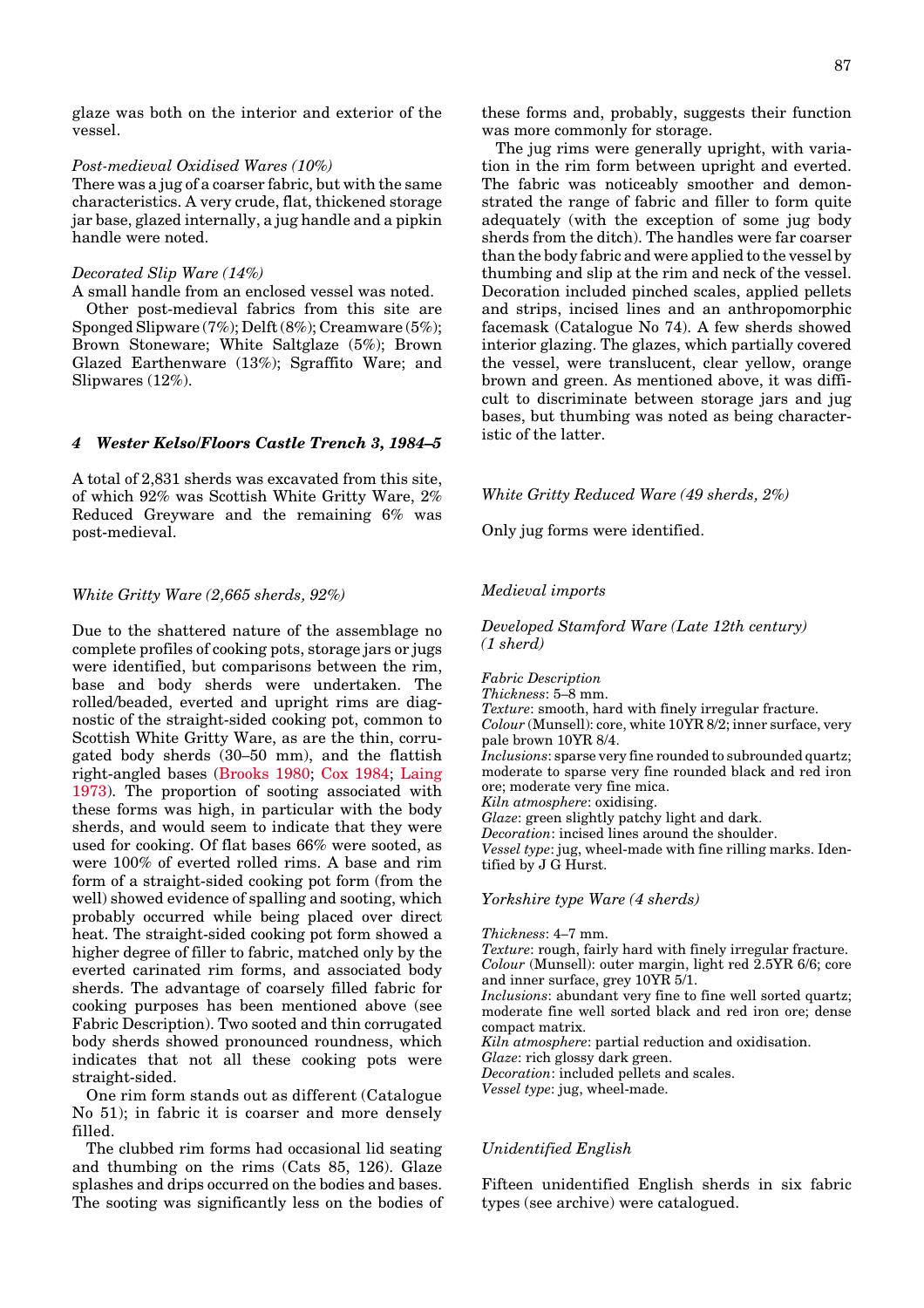<span id="page-4-0"></span>88

#### *Imports, continental*

### *Unknown French (1 sherd)*

*Thickness*: 5 mm. *Texture*: smooth, hard with a smooth fracture. *Colour* (Munsell): core, white 10YR 8/1; inner surface, very pale brown 10YR 8/3. *Inclusions*: the fabric was very dense with very fine quartz and black iron ore identified within the matrix. *Kiln atmosphere*: oxidising. *Glaze*: light green with blue line and dots of brown. *Decoration*: pinched clay scales. *Vessel type*: jug, wheel-made.

# *Andenne Ware (12th Century) [\(Verhaeghe 1983\)](#page-3-0) (5 sherds)*

*Thickness*: 2–4 mm.

*Texture*: smooth, hard with finely irregular fracture. *Colour* (Munsell): outer surface, pale yellow 2.5Y 8/4; core and inner surface, white 2.5Y 8/2.

*Inclusions*: abundant very fine rounded to subrounded quartz, sparse fine iron ore, moderate very fine mica; grass marks on surface noted.

*Kiln atmosphere*: oxidising.

*Glaze*: light yellow partially covering one sherd; a light slip on outer surface.

*Vessel type*: jug, wheel-made. Identified by J G Hurst.

#### *Rhenish – Paffrath Ware (12th–13th century) (1 sherd)*

*Thickness*: 3.5 mm.

*Texture*: rough, very hard with finely irregular fracture. *Colour*: grey 2.5YR N5/.

*Fabric*: near vitrification and very compact.

*Inclusions*: abundant very fine to fine rounded to subrounded quartz; grass marks on outer surface.

*Kiln atmosphere*: reducing.

*Vessel type*: cooking pot-storage jar? wheel-made. Identified by J G Hurst.

# *Discussion*

Nearly all the Scottish White Gritty Ware forms at Floors Castle were represented by the large sample from the layer sealing the boundary ditch of Phase 1. Joining sherds from both this layer and from the upper levels of the well were found both for Scottish White Gritty Ware and a Yorkshire Type fabric. The remaining imports in this layer were unidentifiable, except for sherds from an Andenne vessel, which was also found in the fill of the pit of Phase 1. According to Verhaege, this ware was common in Scotland during the 12th century and was one of the earliest wares of relevance to reach Scotland (along with Pingsdorf and Paffrath Wares). It, apparently, had disappeared from the picture by 1200 [\(Verhaege 1983\).](#page-3-0) Joining sherds of Scottish White Gritty ware forms were also found in the boundary ditch of Phase 1 and the fills of the stone-lined pit of Phase 2 which cut it.

The upper levels of the well appear to have been intermixed. The top three layers of the well show more variety in vessel form. The material from the Phase 1 pit had no diagnostic forms of Scottish White Gritty Wares and consisted only of body sherds. The joins in the pottery between the well, pit and their sealing layer would suggest that all these features were contemporary, while the Andenne Ware suggests at the earliest a 12th-century date for the pit.

# **Excavations in Peebles** *by D W Hall*

#### *4 Bridgegate*

#### *Introduction*

This excavation produced an assemblage of 2,292 sherds of pottery. This material has been identified by eye and is described by fabric using accepted names. No petrological examination has been carried out.

#### *White Gritty Ware*

This is the most common fabric in this assemblage (55%) and may represent a local product from an as yet unidentified source. Recent work has identified three potential production centres for this fabric in Lothian, Borders and Fife Regions [\(Haggarty](#page-1-0) *et al* [1984, 3](#page-1-0)95; [Hall 1997,](#page-1-0) 56). It may represent Scotland's earliest native pottery industry and in the Borders has been dated to the third quarter of the 12th century. This date is based on work at Kelso Abbey and at Jedburgh Abbey [\(Haggarty 1984;](#page-1-0) [Haggarty and Will 1995\).](#page-1-0) It has been found in Perth in association with 12th-century imported fabrics such as Stamford Ware, Andenne Ware and Pingsdorf Ware [\(Hall 1995,](#page-1-0) 954).

The vessel types in this assemblage are jugs and cooking pots with jugs being the most prevalent. Included amongst the cooking pots is an unusual form that has a pronounced ridge below the rim (Catalogue Nos 136, 142, 143 and 149). The other cooking pot rims forms are from globular vessels similar to those from Kelso [\(Haggarty 1984\)](#page-1-0) and Jedburgh [\(Haggarty and Will 1995\).](#page-1-0) A twisted rod handle from Phase 2 (Catalogue No 160) may suggest that the local potters were attempting to copy Yorkshire Type Ware jug forms.

#### *White Gritty Reduced Ware*

This material appears to represent a deliberately reduced version of the standard White Gritty Wares. It has been previously recognised in pottery assemblages from Kelso (see [Crowdy,](#page-0-0) above), Eyemouth [\(Crowdy 1986\)](#page-0-0) and Peebles, Cuddyside (see [Hall,](#page-5-0) below). Recent analysis of the pottery assemblages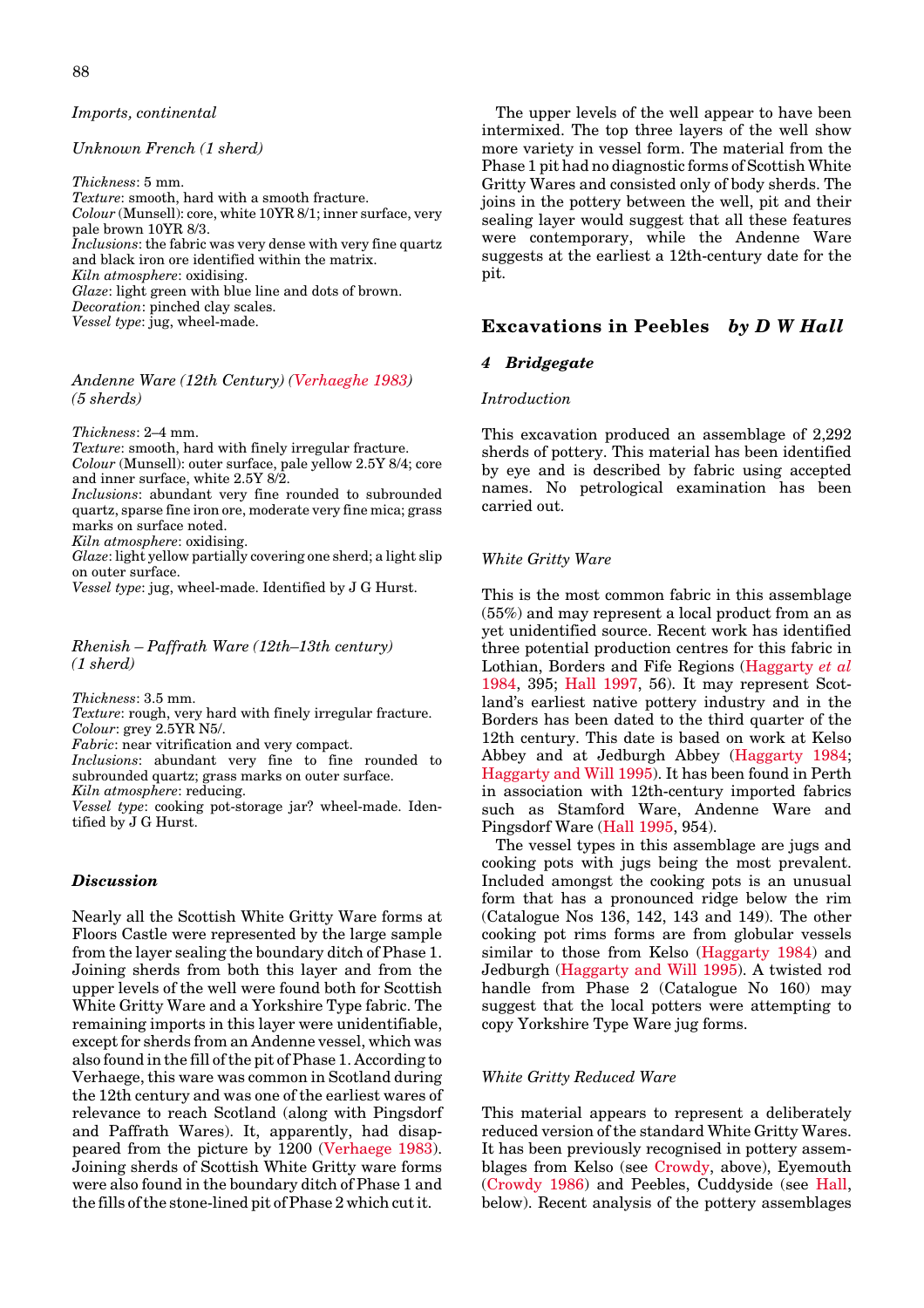<span id="page-5-0"></span>from Manpower Services Scheme excavations in Ayr has also identified a similar fabric variation [\(Franklin and Hall forthcoming\).](#page-0-0) The sherds in this assemblage are all from jugs glazed dark green and there is at least one example of a bridge spout (Catalogue No 192).

### *East Coast Redware*

Fifteen years of archaeological excavations in the Scottish east coast burghs have identified these fabric types as forming a tradition of native pottery production apparently dating from the 13th to the 15th centuries [\(Hall 1996, 1](#page-1-0)26). Its presence in the Bridgegate assemblage may imply that it represents casual importation from areas that were producing these fabrics.

# *Yorkshire Type Ware*

Vessels in these distinctively green glazed fabrics are the most common imports in the east coast burghs in the 13th and 14th centuries [\(McCarthy](#page-1-0) [and Brooks 1988\).](#page-1-0)

#### *Low Countries Greyware*

This fabric is a common find from 12th-century deposits in the Scottish east coast burghs. There are only two sherds present in this assemblage and they are both residual.

# *Low Countries Redware*

This fabric begins to replace the earlier Low Countries Greywares from the mid 14th century onwards [\(Verhaege 1983,](#page-3-0) 25). There are only three sherds in the whole assemblage.

# *Rhenish Stoneware*

These distinctive highly fired vessels begin appearing in Scotland from the mid 14th century [\(Hurst](#page-1-0) *et al* 1986).

# *Post-medieval Reduced Wares*

This fabric type was first identified in excavations at Stirling Castle in the late 1970s [\(Haggarty 1980\).](#page-1-0) It represents a late medieval transition from the Redwares described above and dates from the mid 15th to mid 18th centuries.

### *Discussion*

As is often the case in medieval pottery groups from the Scottish burghs, the domination of the assemblage by an apparently local fabric, that is not tightly datable, makes dating very difficult. It has been suggested that the White Gritty Reduced Ware may represent a local variant of the common late medieval Reduced Greywares that are thought to begin in the late 15th century. However as White Gritty Reduced Ware is present at Bridgegate from Phase 1 onwards, it seems likely that it may be an earlier product. This fabric variation was also found in the pit group from Kelso Abbey in association with standard White Gritty Ware fabrics (pers comm. G Haggarty).

Imported wares make up less than 1% of the assemblage and are largely residual. The only imported fabrics which may serve as a date indicator are the Rhenish Stonewares. These first appear in Phase 2, which would suggest a date no earlier than the mid 14th century for this activity.

# **5 Cuddyside, Peebles**

### *Introduction*

The excavations at Cuddyside, Peebles produced an assemblage of 411 sherds of pottery, of both medieval and early modern date. This material has been examined by eye and subdivided into separate fabric types.

### *White Gritty Ware*

This is the most common fabric type from this excavation, being represented by 310 sherds (75%). It varies in colour from white through white brown to pink. The most common vessel form present in this assemblage is the jug, of which there is a minimum number of 191, compared with only 12 cooking pots and three other vessels. Included amongst the jugs is a good example of a three-handled vessel, decorated with applied glazed strips (Catalogue No 207). Vessels with more than one handle have long been identified as a northern characteristic [\(Cruden 1952,](#page-0-0) 152) and the vessel from Cuddyside should probably be regarded as a local copy of a Yorkshire form. So few cooking pots are represented that it is very difficult to precisely identify the types of vessel form that are present, although there is a frilled rim from Phase 4 (Catalogue No 204) which might be a product of the Fife industr[y \(Hall 1996,](#page-1-0) 127).

# *White Gritty Reduced Ware*

This fabric is represented by 50 sherds in the assemblage and most commonly has a light brown interior surface with a grey core. It is glazed dark green on its external surface. Similar fabrics have been recovered from excavations in Eyemout[h \(Crowdy 1986\), K](#page-0-0)elso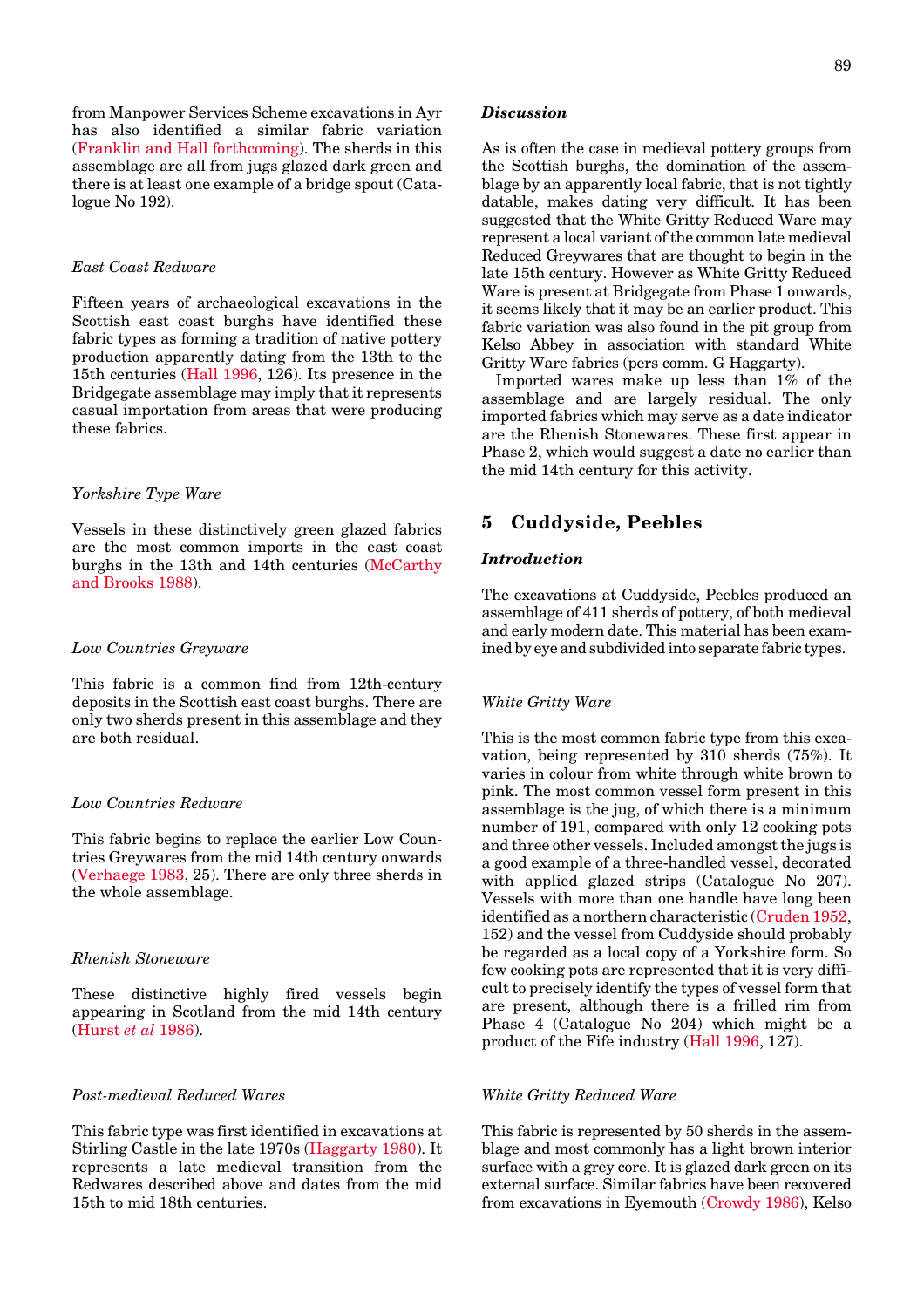Abbe[y \(Haggarty 1984\)](#page-1-0) and Jedburg[h \(Haggarty and](#page-1-0) [Will 1995\).](#page-1-0) There are seven joining sherds from a frilled jug base in Phase 2 that appear to have been re-used after the vessel had been broken. This base has internal smoke blackening and signs of heating on its external surface (Catalogue No 219).

#### *Rhenish Stoneware*

Stonewares from Langerwehe, Siegburg and Cologne first begin to appear in Scotland from about 135[0 \(Hurst](#page-1-0) *et al* 1986). There are only two sherds of this fabric and they may both be from vessels from the Siegburg kilns, which are datable from the mid 14th to 16th centuries. As some of the Reduced White Gritty jug forms (Catalogue No 219) may be copying these vessels, it seems likely that on this site a late 15th-century date for these two sherds is most likely.

# *Victorian and Early Modern pottery*

There is a small group (31 sherds) of china, earthenware and stoneware.

### *Discussion*

The medieval pottery from the earliest phase of activity on this site is almost exclusively White Gritty Ware. This would date Phase 1 between the 12th and 14th centuries and may indicate that this material was being dumped from elsewhere. The White Gritty Reduced Ware in Phase 2 is all from demolition deposits for Structure 1 and appears to indicate that this action dates to the late 15th century. A similar date is suggested for Phases 4 and 5 and it is only in Phase 6 that post-medieval material begins to appear. The domination of the White Gritty Ware assemblage by sherds from jugs rather than cooking pots may suggest a later date for this assemblage.

# **General discussion** *by D W Hall*

This assemblage of pottery from the Scottish Borders helps to fill a gap in Scottish pottery studies. We are finally in a situation where we can now attempt a meaningful overview of Scotland's earliest native industry. Groups of White Gritty Ware have now been examined from the Borders, Fife, East Lothian and Ayrshire and patterns are beginning to emerge. The most obvious differences between these different groups of Gritty Ware are in vessel form, particularly as regards external influence.

The vessel forms from the Borders, Fife and Lothian would seem to owe a lot to an external Northern English influence, particularly from Yorkshire. The Gritty Ware assemblage from Ayr seems to exhibit a quite strong French influence, especially when the jug forms are studied. The presence of a Reduced Gritty Ware in the Borders can also be paralleled in Ayrshire. It would appear that the only vessel form made in this reduced version of the earlier Gritty Wares is the glazed jug. Sometimes (see Cuddyside) these vessels appear to be copying Rhenish Stoneware vessels.

The outstanding problem in Scottish medieval pottery studies is the lack of kiln sites. Although the apparent native Scottish fabrics for most of the country have now been identified, it will not be possible to take the subject any further forward until it is possible to construct a dated chronology for these fabrics. The only sure way of doing this is to locate and excavate some kiln sites and, in the process, use scientific dating techniques such as archaeomagnetism to accurately date their use.

Of most interest in this group is the pottery from Wester Kelso/Floors Castle Trench 3. This material appears to be coming from the deserted burgh of Wester Kelso and indicates that the survival of archaeological deposit in this area is good.

This assemblage is a very valuable addition to the corpus of Scottish medieval pottery from the Borders and should prove useful in the continuing study of the native pottery industry and its influences.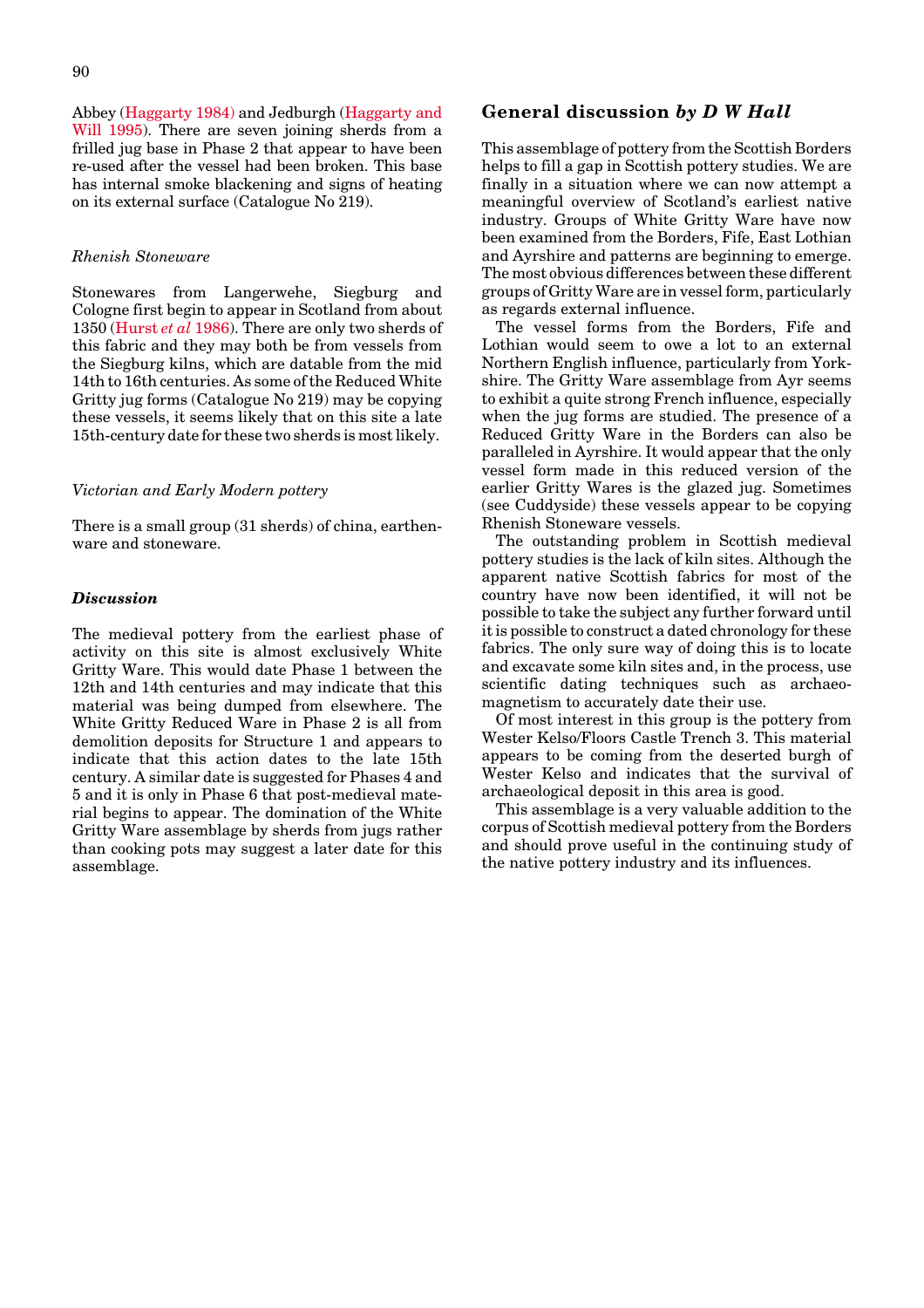# **13–19 Roxburgh Street, Kelso**

# *White Gritty Ware [\(illus 50\)](#page-8-0)*

- 1 Jug rim, 100 mm diameter. Grey fabric; interior grey, exterior reddish yellow with traces of olive glaze. KL83 25 308
- 2 Jug rim. Reddish yellow fabric with quartz inclusions; interior unglazed with white slip, exterior unglazed with traces of white slip. KL83 333
- 3 Jug rim. Reddish yellow fabric; interior unglazed buff, exterior dark red and traces of olive green glaze. KL83 1336
- 4 Anthropomorphic jug, with facemask, 110 mm diameter. Grey fabric with quartz inclusions, interior un-

glazed grey and buff, exterior partly glazed light green, unglazed surfaces. KL83 1470

- 5 Jug rim and handle. Grey fabric; interior unglazed grey, exterior partly glazed light green and orange. Reddish brown unglazed surfaces. KL83 1470
- 6 Jug body sherd, combed wavy line. Reddish yellow and grey fabric under the glaze; exterior glaze light olive green. KL83 381
- 7 Jug body sherd with applied strip White under exterior glaze and grey fabric; interior unglazed reddish yellow, exterior glazed olive green, strip in darker clay. KL83 1102 315
- 8 Jug body sherd. Incised chevron design. Grey fabric; interior unglazed reddish yellow, exterior glazed olive green. KL83 1292
- 9 Storage jar/jug base, 160 mm diameter. Reddish yellow and grey fabric; interior unglazed grey, exterior traces of slip and green glaze surface buff. Voids and drag grit marks prominent on the basal angle. KL83 284
- 10 Thumbed jug base.

Grey and reddish yellow fabric; interior unglazed reddish yellow, exterior small splashes of glaze.

KL83 357

# *White Gritty Reduced War[e \(illus 50\)](#page-8-0)*

11 Jug.

Grey fabric; mid grey unglazed interior, light green glaze on exterior. Three thumbed markings at the top of the handle, patches of dark red slip showing mostly underneath the handle. KL83 1336

12 Jug handle.

Mid grey fabric; unglazed interior, light green exterior glaze with small patches of brown. Potter's mark on the central groove of the handle. KL83 1041

13 Jug body sherd.

Dark grey fabric with a white skim underneath the inner and outer surfaces. Light green glossy glaze with small patches of yellow and brown on both interior and exterior of vessel. Two distinct thumbed markings on exterior. KL83 1082

14 Jug body sherd with applied pellets. Grey fabric with white skin under the glaze; exterior glaze, olive green. KL83 1470

# *Post-Medieval Reduced Greywar[e \(illus 50\)](#page-8-0)*

15 Thumbed jug handle.

Mostly grey and reddish yellow fabric; red slip and slightly patchy olive green glaze with brown specks. KL83 259

16 Jug handle.

Reddish yellow and grey fabric; red slip and partially glazed light olive green with orange and brown patches. KL83 300

- 17 Jug, body sherd with incised zigzag decoration. Grey fabric; interior grey unglazed, exterior olive green glaze with brown specks. KL83 300
- 18 Jug, body sherd with incised spiral design. Interior unglazed, exterior olive glaze with brown hue. KL83 1109 322
- 19 Bowl.

Grey fabric; interior olive green with brown specks, exterior olive green glaze brown patches. KL83 260

20 Cistern/storage jar base. Grey and reddish yellow fabric; interior olive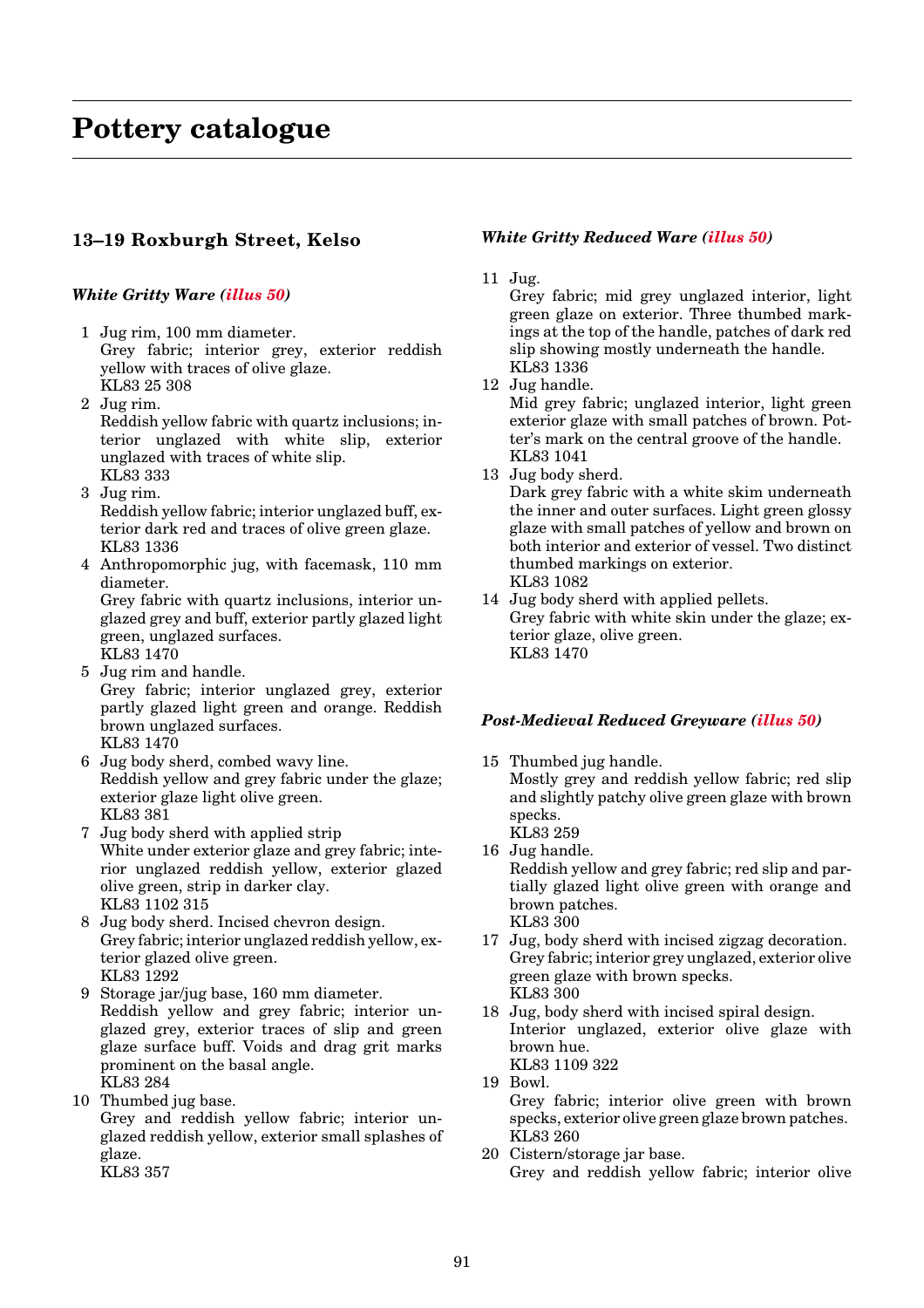<span id="page-8-0"></span>

*Illus 50 13–19 Roxburgh Street, Kelso: 1–10 White Gritty Ware; 11–14 White Gritty Reduced Ware; 15–20 Post Medieval Reduced Greyware*

glaze, exterior slipped red, unglazed. KL83 195 F53

# *Bellarmine Stoneware [\(illus 51\)](#page-9-0)*

- 21 Bellarmine facemask. Grey fabric; light brown interior, dark brown 'orange peel' on exterior. KL83 C5 13
- 22 Bellarmine facemask, incomplete. Grey fabric; light grey interior, dark brown 'orange peel' on exterior. KL83 326 23 Bellarmine.
	- Grey fabric; light grey fabric; very distinct rilling marks on the base and prominent kick, dark brown 'orange peel' on exterior, clear glaze on the base. KL83 100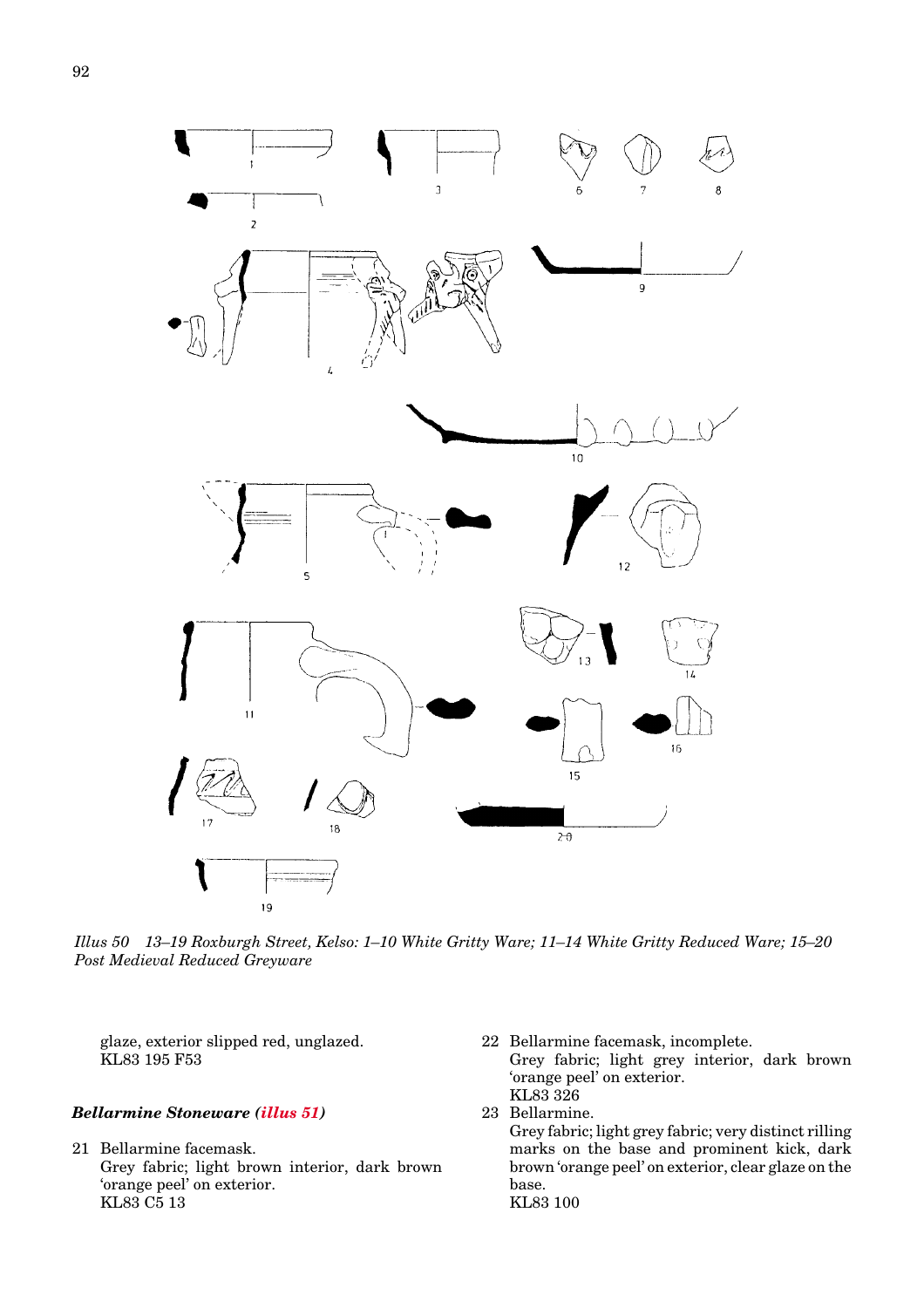<span id="page-9-0"></span>

*Illus 51 13–19 Roxburgh Street, Kelso: 21–23 Bellarmine Stoneware; 24–25 Delft; 26–29 Decorated Slipware*

# *Tin Glazed Earthenware (illus 51)*

- 24 Bowl. Buff fabric; light blue glaze on interior and exterior. KL83 53
- 25 Decorated bowl. Pale orange fabric; light blue interior and exterior, pale orange band on interior rim and blue decoration on interior and exterior. KL83 1077

# *Decorated Slipware (illus 51 and [52\)](#page-10-0)*

26 Bowl.

Dark red slip with occasional white streaks, brown and white slip on interior only. KL83 93

27 Bowl.

Brick red fabric; dark red slip and white slip with clear glaze on interior, sooted exterior. Scalloped rim. KL83 216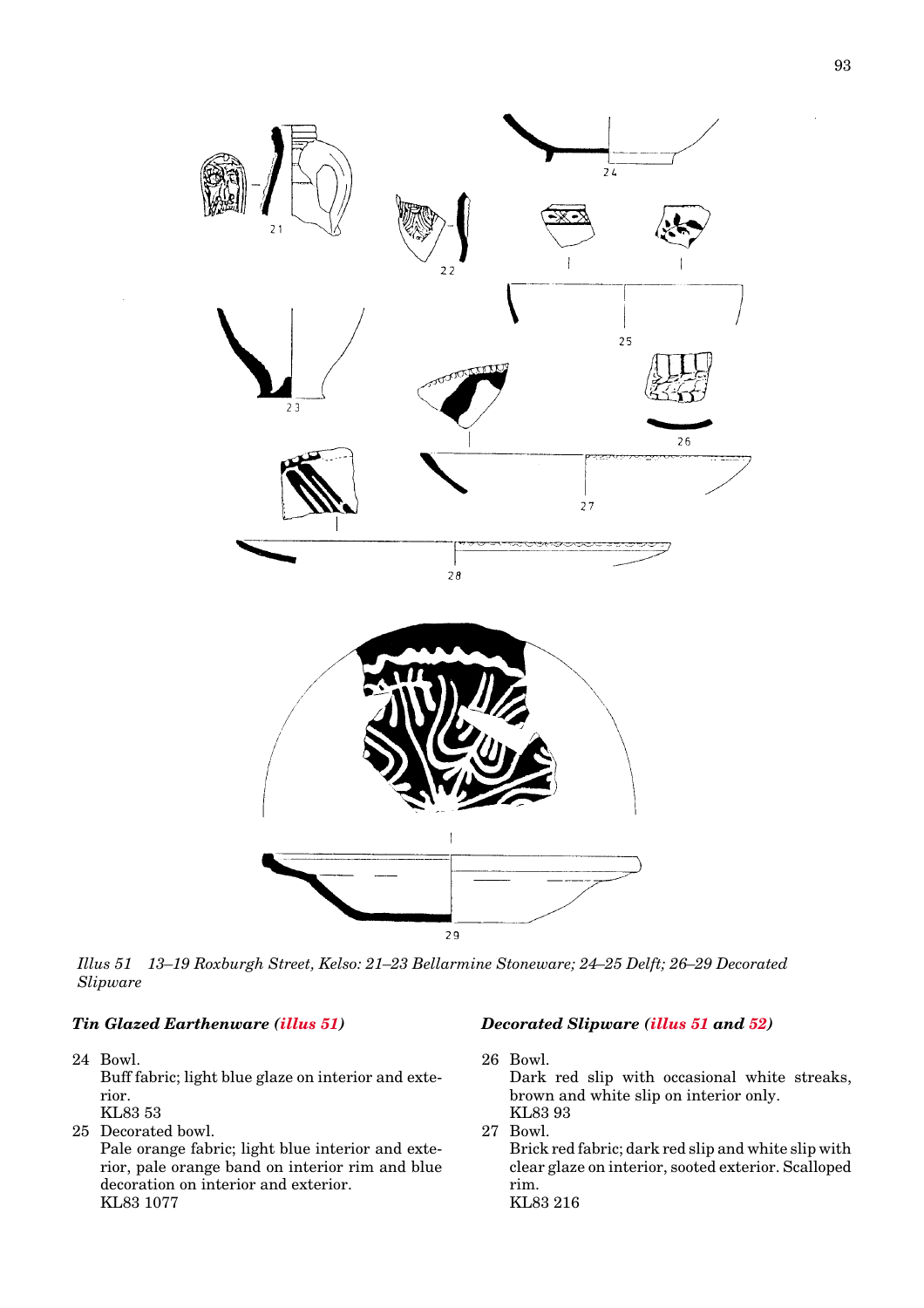<span id="page-10-0"></span>![](_page_10_Figure_0.jpeg)

*Illus 52 13–19 Roxburgh Street, Kelso: 30–31 Decorated Slipware; 32–33 Earthenware; 34–41 Glazed Earthenware Wester Kelso/Floors Castle Trench 2: 42–43 Glazed Earthenware; 44–46 Post Medieval Reduced Greyware*

28 Bowl.

Brick red fabric; dark red slip and white slip with clear glaze on interior, exterior unglazed. Scalloped rim. KL83 246

29 Bowl.

Orange fabric; white trailed slip on the interior with transparent glaze over the top. Designs are

floral. KL83 1104 30 Bowl.

Buff fabric; small dark red inclusions, dark red slip with a trailed white slip design in quite high relief on the exterior. KL83 387

31 Cup, 90 mm diameter.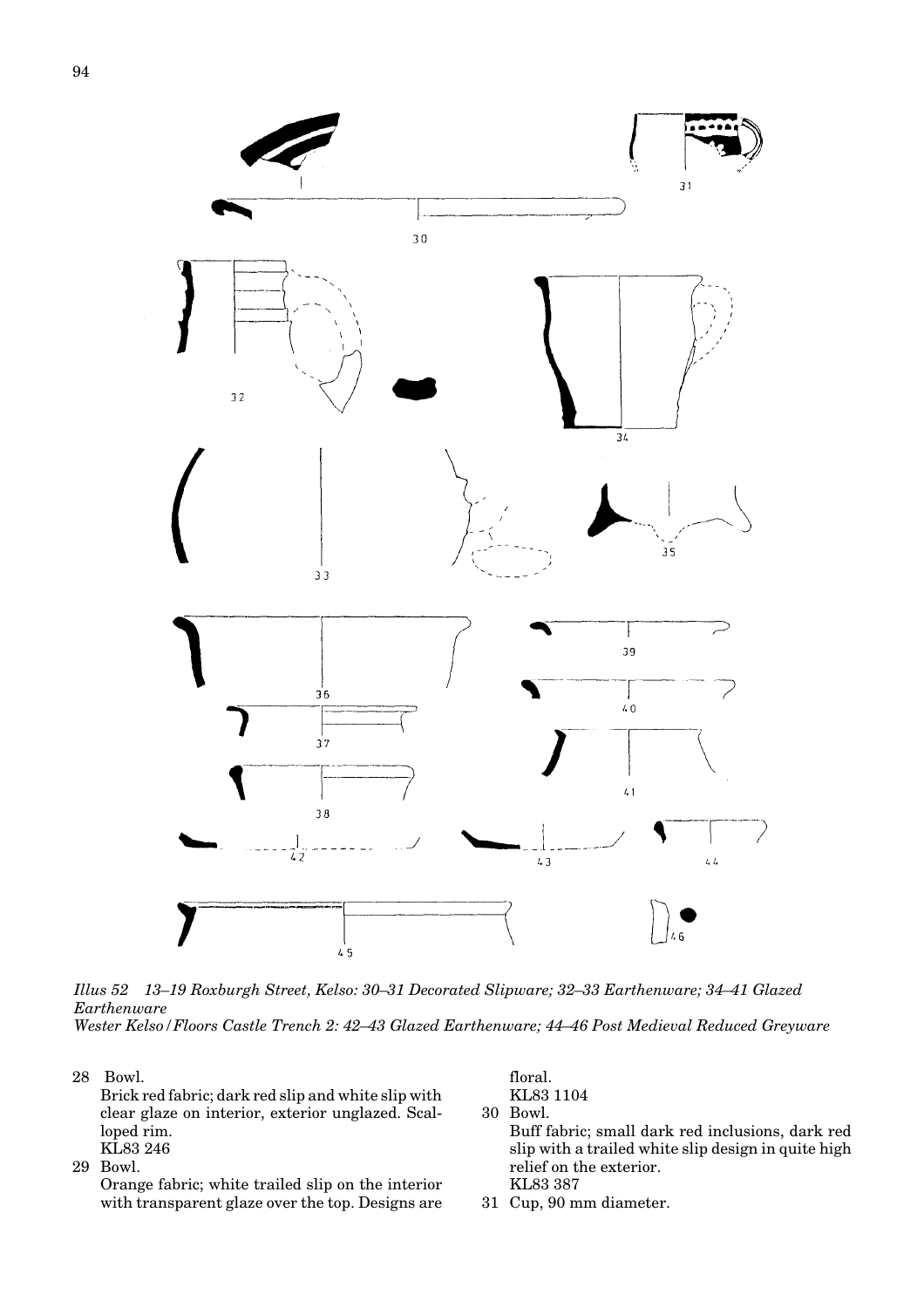Reddish yellow fabric; olive green on both surfaces, with trailed white slip. KL83 301 40

# *Earthenwar[e \(illus 52\)](#page-10-0)*

- 32 Jug, 100 mm diameter. Reddish yellow fabric; unglazed but traces of vitrified glaze over the spout and on the exterior. KL83 329
- 33 Body of jug. Handle has been slipped and thumbed onto the body. KL83 300

# *Glazed Earthenware [\(illus 52\)](#page-10-0)*

- 34 Jug storage vessel, 140 mm diameter. Reddish yellow fabric; dark red slip in patches and orange transparent glaze on interior, unglazed exterior, buff brown colour (very coarsely constructed?) KL83 387
- 35 Cooking pot with feet, 130 mm diameter. Reddish yellow fabric; orange glaze interior, exterior has red yellow slip and sooting. KL83 389
- 36 Pancheon, 250 mm diameter. Reddish yellow fabric; slipped interior with clear to green glaze, exterior buff unglazed. KL83 387
- 37 Bowl, 160 mm diameter. Reddish yellow fabric; clear glaze on the interior, staining in the glaze on the rim, exterior unglazed, reddish yellow. KL83 CV 288 297
- 38 Bowl, 140 mm diameter. Reddish yellow fabric; interior glazed light orange and over the rim, exterior slipped, dark red. KL83 331
- 39 Bowl, 160 mm diameter. Reddish yellow fabric and grey under the glaze; interior glazed dark green with brown patches, exterior unglazed, reddish yellow. KL83 99
- 40 Bowl, 180 mm diameter. Reddish yellow fabric; glazed interior, exterior unglazed, reddish yellow. KL83 25
- 41 Bowl, 140 mm diameter. Reddish yellow fabric with partial grey core; both surfaces glazed light green, but only traces remain. KL83 26

# **Wester Kelso/Floors Castle Trench 2**

#### *Glazed Earthenwar[e \(illus 52\)](#page-10-0)*

42 Storage jar base, 100 mm diameter

Reddish yellow fabric; interior glazed light brown with green and brown admixture, exterior unglazed and very rough surface. WK84 F66 22

43 Base of a bowl, 100 mm diameter. Reddish yellow and grey fabric underneath the glaze; interior brown glaze, exterior unglazed, red slip. WK84 F66 22

### *Post-Medieval Reduced Greyware [\(illus 52](#page-10-0) and [53\)](#page-12-0)*

44 Jug rim, 90 mm diameter. Reddish yellow fabric; interior light green glaze with brown patches, exterior red slip, glaze over rim.

WK84 16 39

45 Thumbed rim with lid seating, 290 mm diameter.

Grey fabric; interior olive green glaze, exterior red slip glaze over rim. WK84 24 28

46 Handle.

Reddish yellow and grey fabric; patchy glaze olive green and red slip. WK84 18 54

47 Base of cistern/heavy storage jar, 160 mm diameter.

A mixture of reddish orange and grey fabric; interior green glaze, exterior red slip and green glaze. Stacking scar marks and glaze on the rim. WK84 29

# **Wester Kelso/Floors Castle Trench 3**

# *White Gritty Ware [\(illus 53](#page-12-0)[–57\)](#page-16-0)*

- 48 Cooking pot rim.
- FC84 Context 20; Phase 1
- 49 Cooking pot rim. FC84 Context 20; Phase 1
- 50 Cooking pot with carinated everted rim. FC84 Context 20; Phase 1
- 51 Cooking pot rim.
- FC84 Context 20; Phase 1
- 52 Cooking pot rim. FC84 Context 21; Phase 1
- 53 Cooking pot rim. FC84 Context 21; Phase 1
- 54 Cooking pot rim. FC84 Context 26; Phase 1
- 55 Cooking pot rim. FC84 Context 26; Phase 1
- 56 Cooking pot rim. FC84 Context 26; Phase 1 57 Cooking pot rim.
- FC84 Context 26; Phase 1
- 58 Cooking pot rim. FC84 Context 26; Phase 1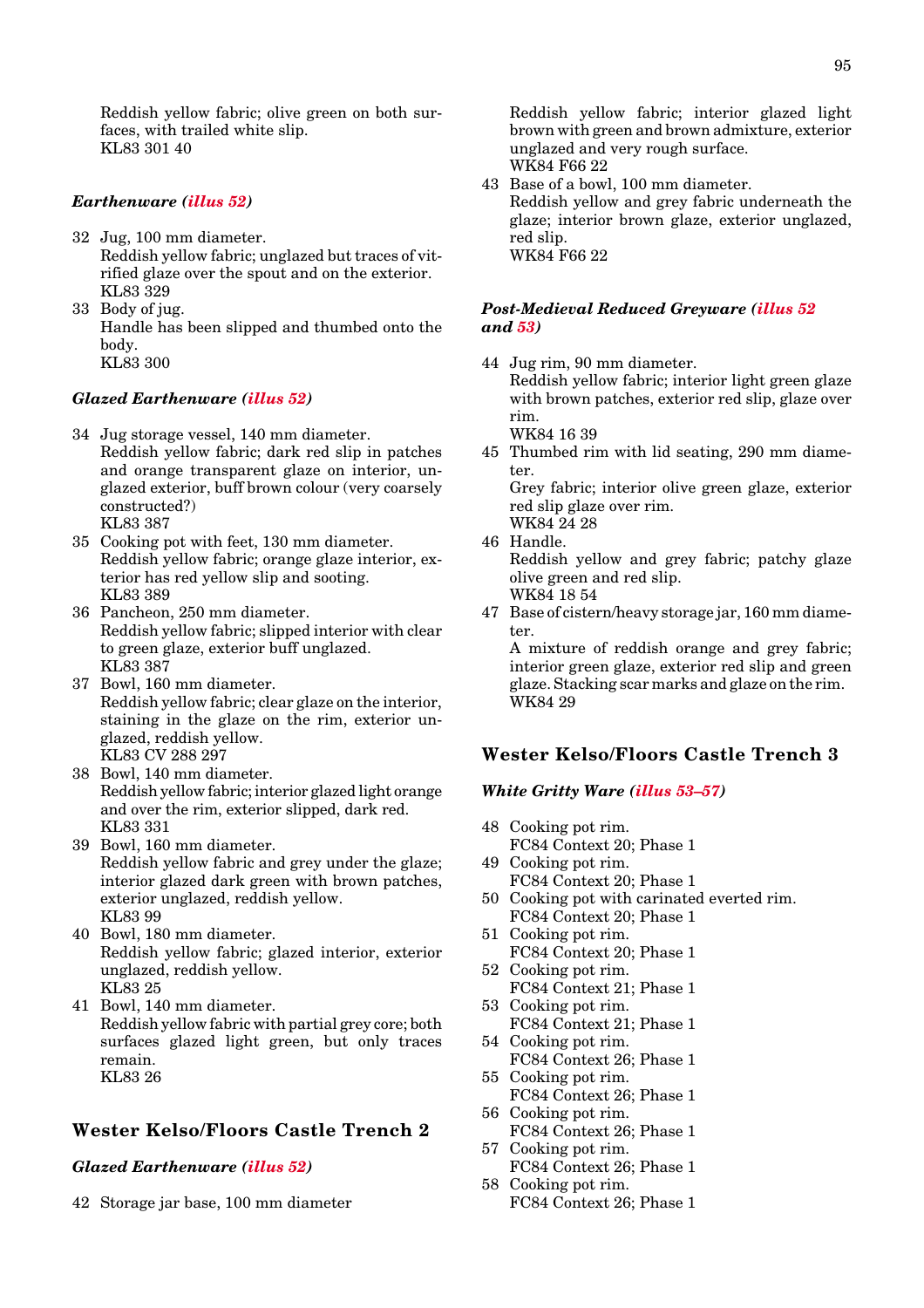<span id="page-12-0"></span>![](_page_12_Figure_1.jpeg)

*Illus 53 Wester Kelso/Floors Castle Trench 2: 47 Post Medieval Reduced Greyware Wester Kelso/Floors Castle Trench 3: 48–67 White Gritty Ware*

- 59 FC84 Cooking pot rim. Context 26; Phase 1
- 60 Cooking pot rim. FC84 Context 57; Phase 1
- 61 Cooking pot rim. FC85 Context 32; Phase 1
- 62 Cooking pot rim. FC85 Context 51; Phase 1
- 63 Cooking pot rim. FC84 Context 18; Phase 4
- 64 Frilled cooking pot rim. FC84 Context 26; Phase 1
- 65 Cooking pot base.
- FC84 Context 20; Phase 1 66 Cooking pot base.
- FC84 Context 20; Phase 1 67 Jug rim.
- FC84 Context 21; Phase 1 68 Jug rim.
	- FC84 Context 21; Phase 1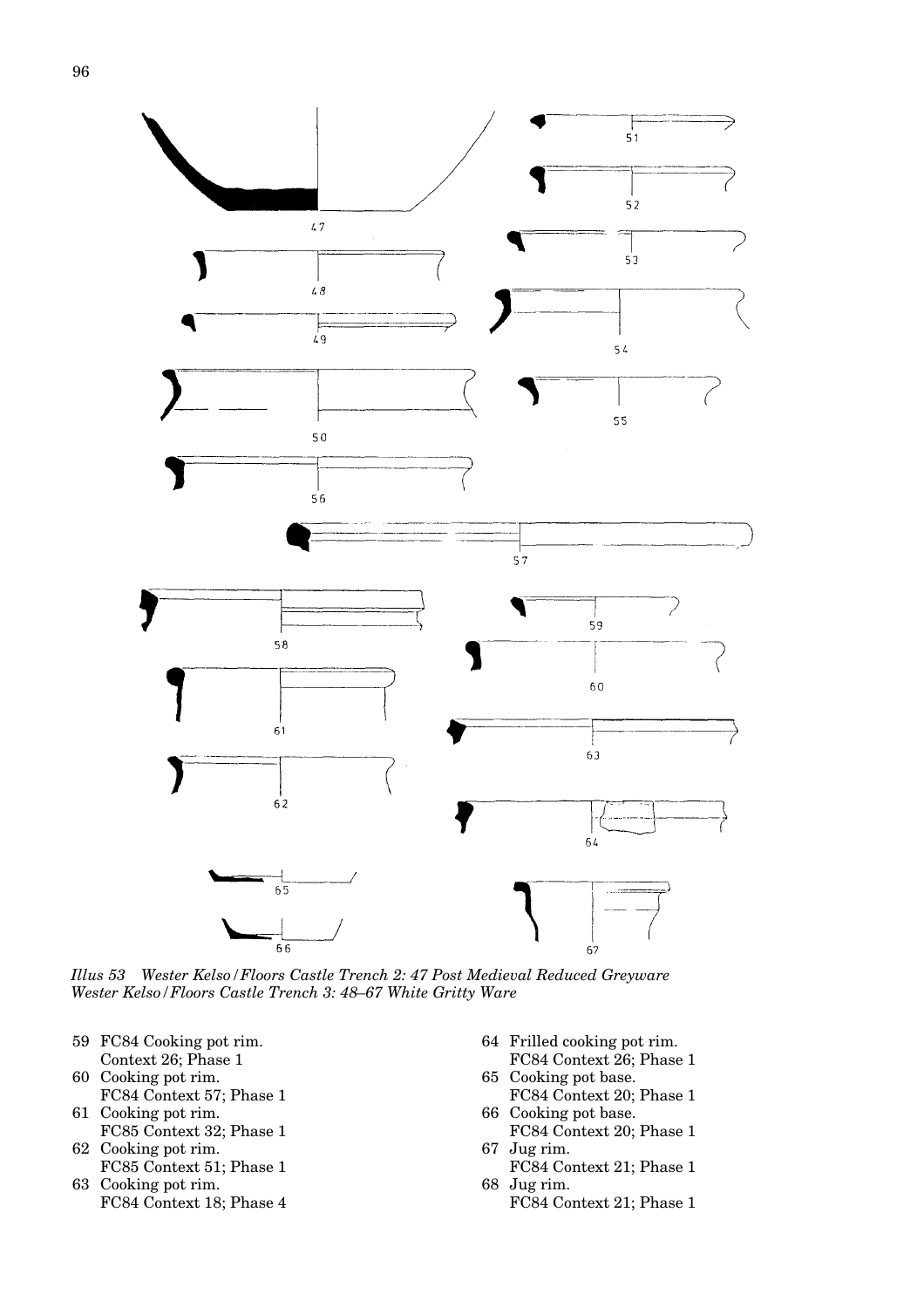![](_page_13_Figure_0.jpeg)

![](_page_13_Figure_1.jpeg)

*Illus 54 Wester Kelso/Floors Castle Trench 3: 68–90 White Gritty Ware*

- 69 Jug rim and spout. FC84 Context 21; Phase 1
- 70 Jug rim.
- FC84 Context 26; Phase 1 71 Jug rim and handle.

Y

- FC84 Context 26; Phase 1 72 Jug rim.
- FC85 Context 57; Phase 1 73 Facemask.
	- FC85 Context 32; Phase 1
- 74 Jug base.
- FC84 Context 21; Phase 1 75 Jug base with thumb mark.
- FC84 Context 21; Phase 1 76 Thumbed jug base.
- FC84 Context 26; Phase 1 77 Tripod leg.
- FC84 Context 21; Phase 1 78 Cooking pot rim.
	- FC84 Context 13; Phase 2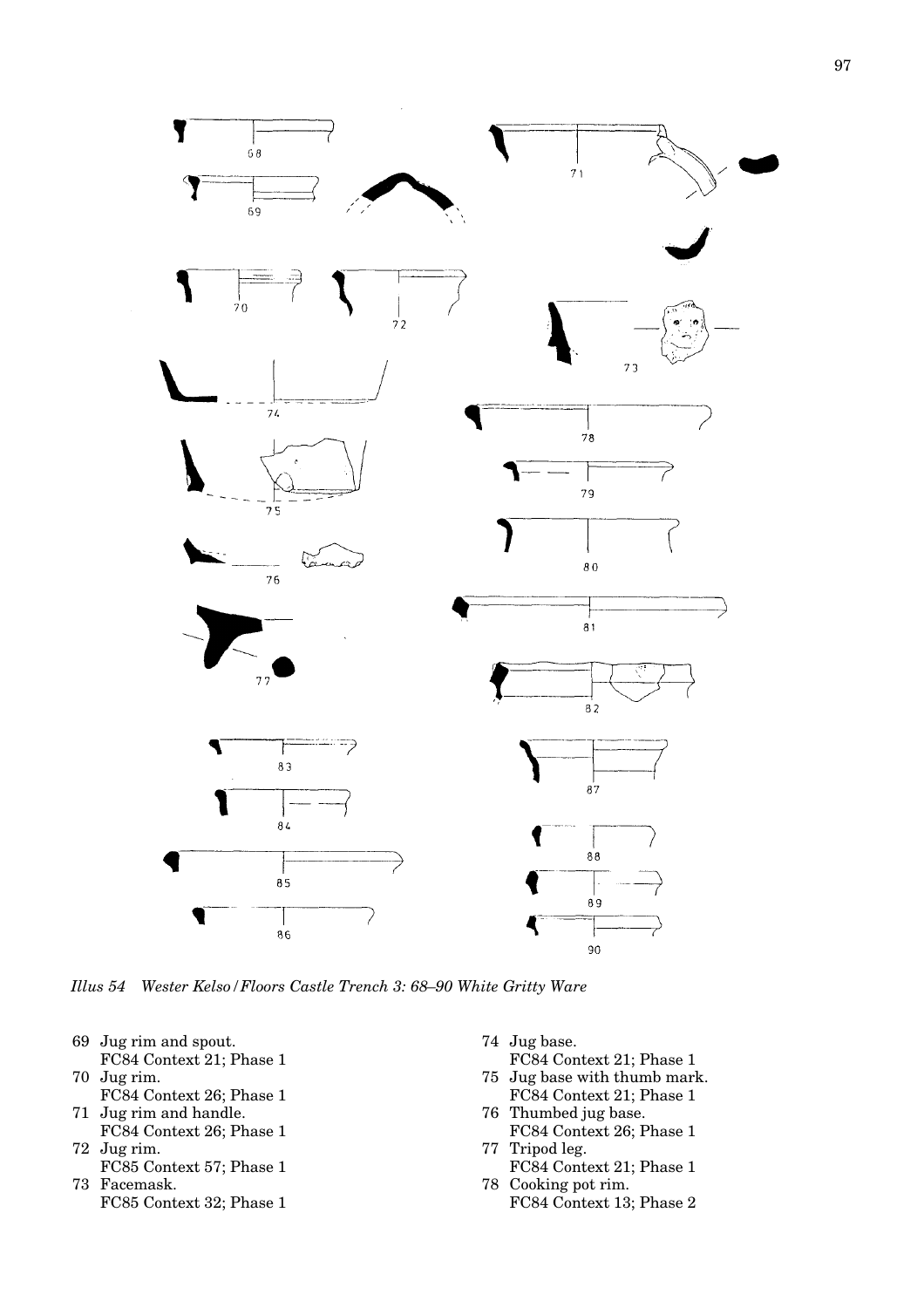![](_page_14_Figure_1.jpeg)

*Illus 55 Wester Kelso/Floors Castle Trench 3: 91–105 White Gritty Ware*

- 79 Cooking pot rim. FC84 Context 13; Phase 2
- 80 Cooking pot rim.
- FC84 Context 13; Phase 2 81 Cooking pot rim.
- FC84 Context 13; Phase 2 82 Frilled rim.
- FC84 Context 13; Phase 2 83 Cooking pot rim.
- FC84 Context 25; Phase 2
- 84 Cooking pot rim.
- FC84 Context 25; Phase 2 85 Cooking pot rim.
- FC84 Context 25; Phase 2 86 Cooking pot rim.
- FC84 Context 25; Phase 2 87 Jug rim.
- FC84 Context 13; Phase 2 88 Jug rim.
	- FC84 Context 25; Phase 2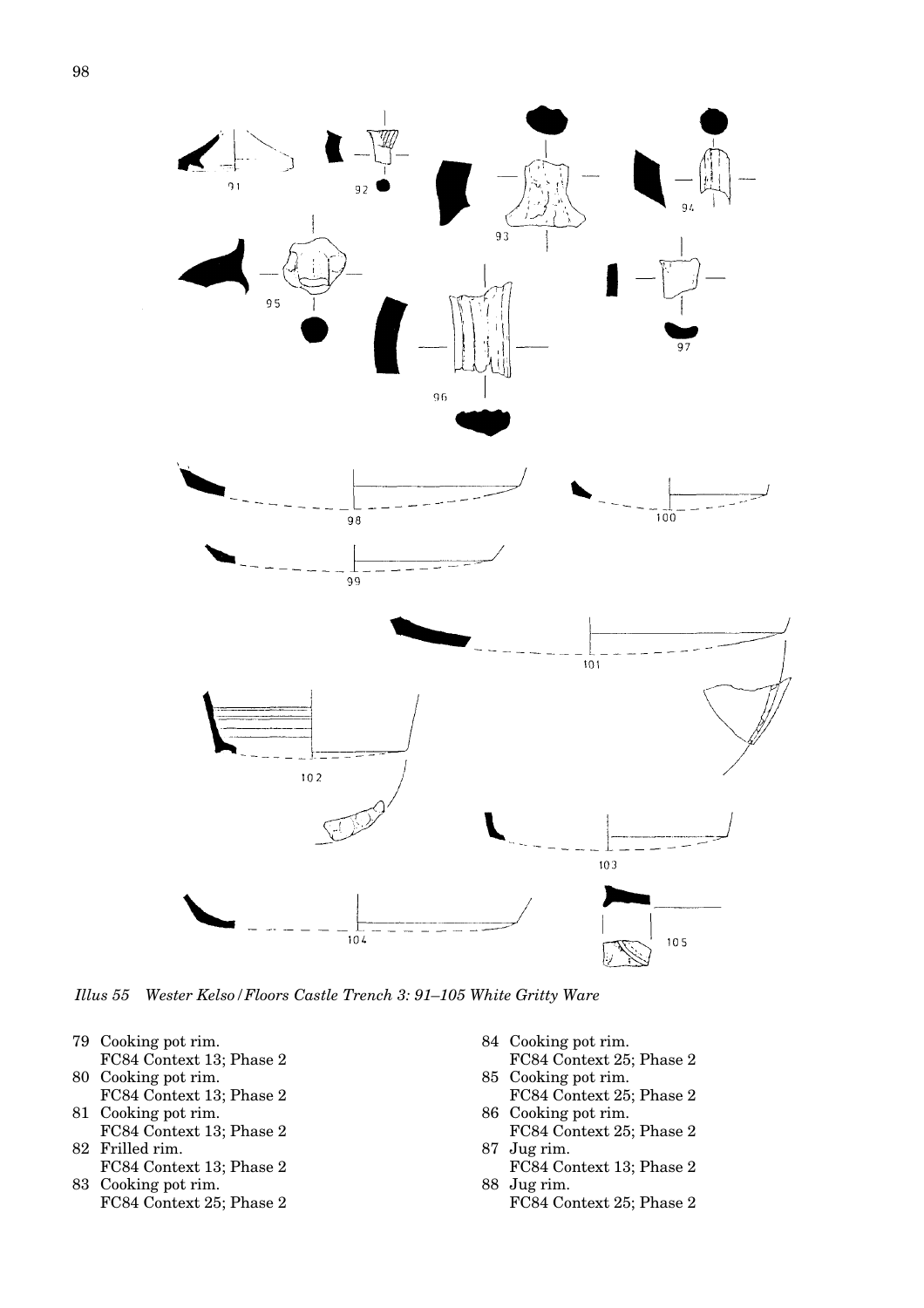![](_page_15_Figure_0.jpeg)

*Illus 56 Wester Kelso/Floors Castle Trench 3: 106–126 White Gritty Ware*

- 89 Jug rim.
- FC84 Context 25; Phase 2
- 90 Jug rim. FC84 Context 25; Phase 2
- 91 Jug lid.
- FC84 Context 13; Phase 2 92 Facemask fragment.
- FC84 Context 13; Phase 2 93 Rod handle.
- FC84 Context 13; Phase 2 94 Rod handle.
	- FC84 Context 13; Phase 2
- 95 Rod handle.
- FC84 Context 13; Phase 2 96 Strap handle.
- FC84 Context 13; Phase 2 97 Strap handle.
- FC84 Context 13; Phase 2 98 Jug base.
- FC84 Context 13; Phase 2 99 Jug base.
- FC84 Context 13; Phase 2 100 Jug base.
	- FC84 Context 13; Phase 2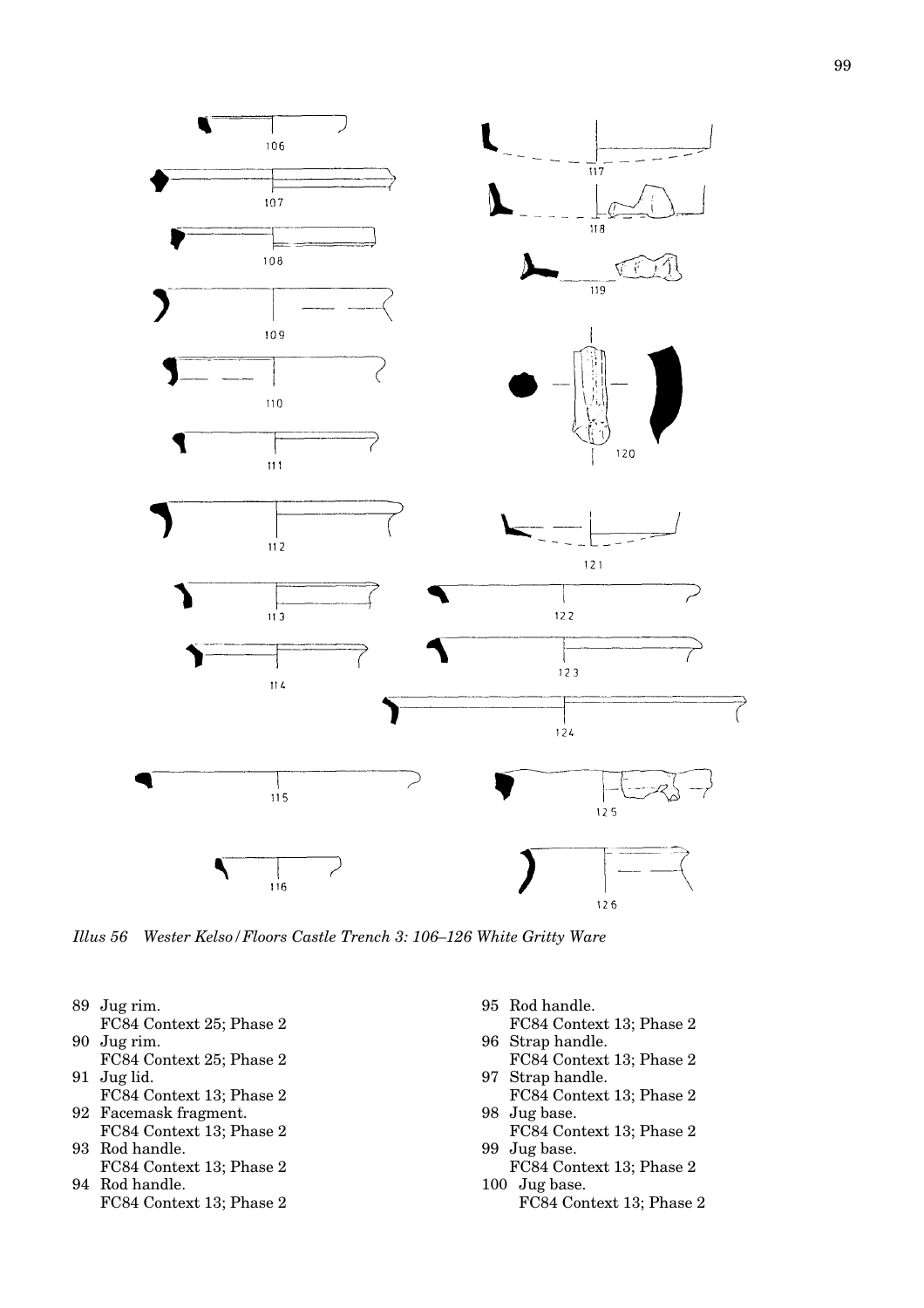<span id="page-16-0"></span>![](_page_16_Figure_1.jpeg)

*Illus 57 Wester Kelso/Floors Castle Trench 3: 127–131 White Gritty Ware*

- 101 Jug base. FC84 Context 13; Phase 2
- 102 Jug base. FC84 Context 13; Phase 2
- 103 Jug base. FC84 Context 25; Phase 2
- 104 Jug base. FC84 Context 25; Phase 2
- 105 Thumbed jug base sherd with kiln scar. FC84 Context 25; Phase 2
- 106 Cooking pot rim. FC84 Context 8; Phase 3
- 107 Cooking pot rim.
- FC84 Context 8; Phase 3 108 Cooking pot rim.
- FC84 Context 8; Phase 3 109 Cooking pot rim.
- FC84 Context 8; Phase 3
- 110 Cooking pot rim. FC84 Context 13; Phase 3
- 111 Cooking pot rim. FC84 Context 13; Phase 3
- 112 Cooking pot rim. FC84 Context 13; Phase 3
- 113 Cooking pot rim. FC84 Context 14; Phase 3
- 114 Cooking pot rim. FC84 Context 14; Phase 3
- 115 Cooking pot rim. FC84 Context 14; Phase 3
- 116 Jug rim. FC84 Context 13; Phase 3
- 117 Jug base. FC84 Context 8; Phase 3
- 118 Frilled jug base. C84 Context 8; Phase 3
- 119 Frilled jug base. FC84 Context 8; Phase 3
- 120 Rod handle. FC84 Context 8; Phase 3
- 121 Jug base. FC84 Context 8; Phase 3
- 122 Cooking pot rim. FC84 Context 3; Phase 4
- 123 Cooking pot rim. FC84 Context 3; Phase 4
- 124 Cooking pot rim. FC84 Context 3; Phase 4
- 125 Frilled rim. FC84 Context 3; Phase 4
- 126 Cooking pot rim. FC84 Context 6; Phase 4
- 127 Cooking pot rim. FC84 Context 6; Phase 4
- 128 Cooking pot rim. FC84 Context 6; Phase 4
- 129 Frilled rim. FC84 Context 6; Phase 4
- 130 Jug rim. FC84 Context 3; Phase 4
- 131 Jug rim and handle junction. FC84 Context 6; Phase 4

# **Bridgegate, Peebles**

### *White Gritty Ware [\(illus 58](#page-17-0) and [59\)](#page-18-0)*

- 132 Cooking pot rim. PB86 Context 167; Phase 2
- 133 Cooking pot rim. PB86 Context 191; Phase 2
- 134 Cooking pot rim. B86 Context 191; Phase 2
- 135 Cooking pot rim with pronounced ridge and slight thumbing.
- PB86 Context 191; Phase 2 136 Cooking pot rim.
- PB86 Context 362; Phase 2 137 Cooking pot rim.
- PB86 Context 362; Phase 2 138 Cooking pot rim.
- PB86 Context 362; Phase 2
- 139 Cooking pot rim. PB86 Context 389; Phase 2 140 Cooking pot rim.
- PB87 Context 421; Phase 2
- 141 Cooking pot rim with pronounced ridge. PB86 Context 361; Phase 2b
- 142 Cooking pot rim with pronounced ridge. PB86 Context 361; Phase 2b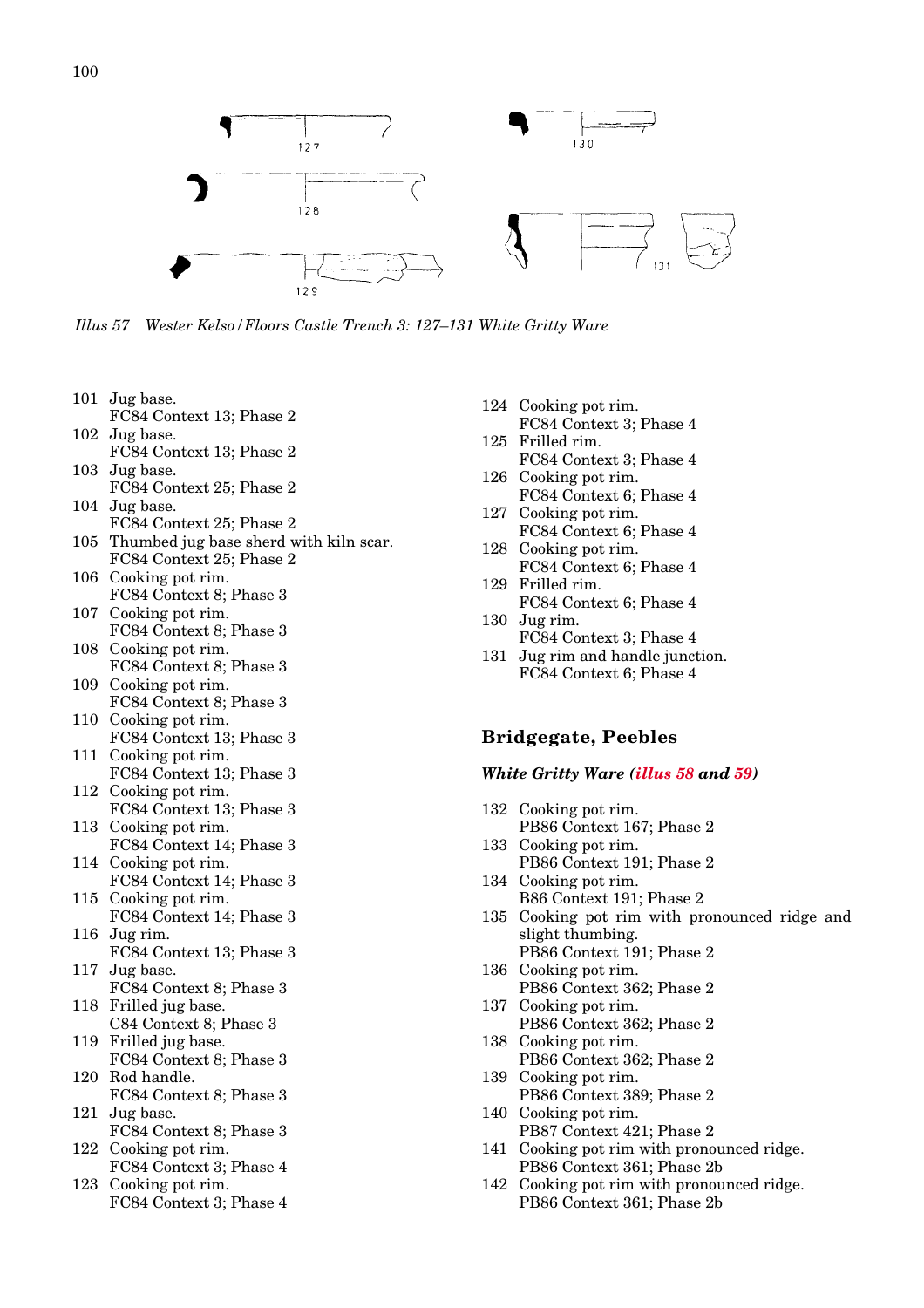<span id="page-17-0"></span>![](_page_17_Figure_0.jpeg)

*Illus 58 Bridgegate, Peebles: 132–159 White Gritty Ware*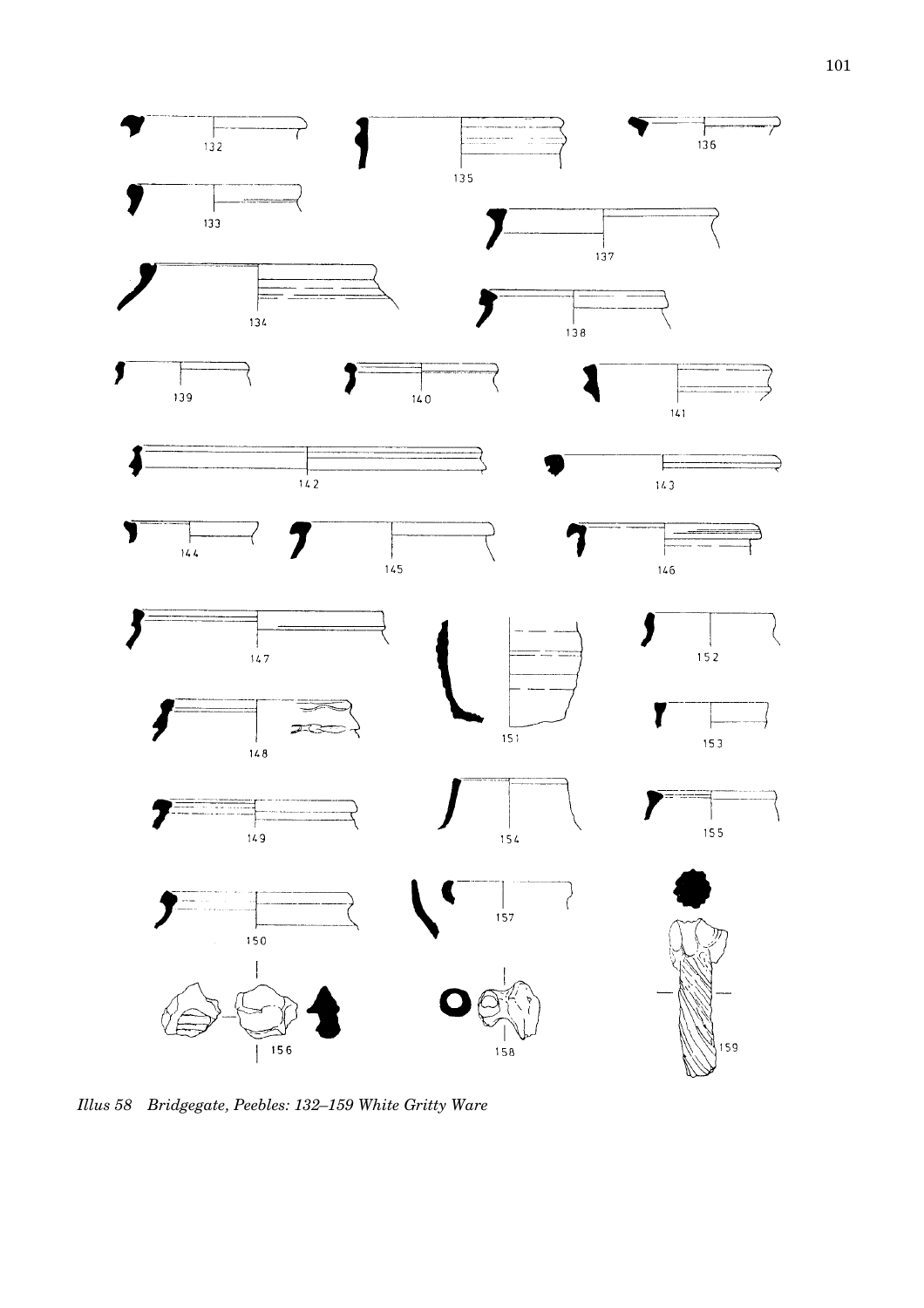<span id="page-18-0"></span>![](_page_18_Figure_1.jpeg)

*Illus 59 Bridgegate, Peebles: 160–184 White Gritty Ware; 185–187 White Gritty Ware; 188–190 White Gritty Reduced Ware*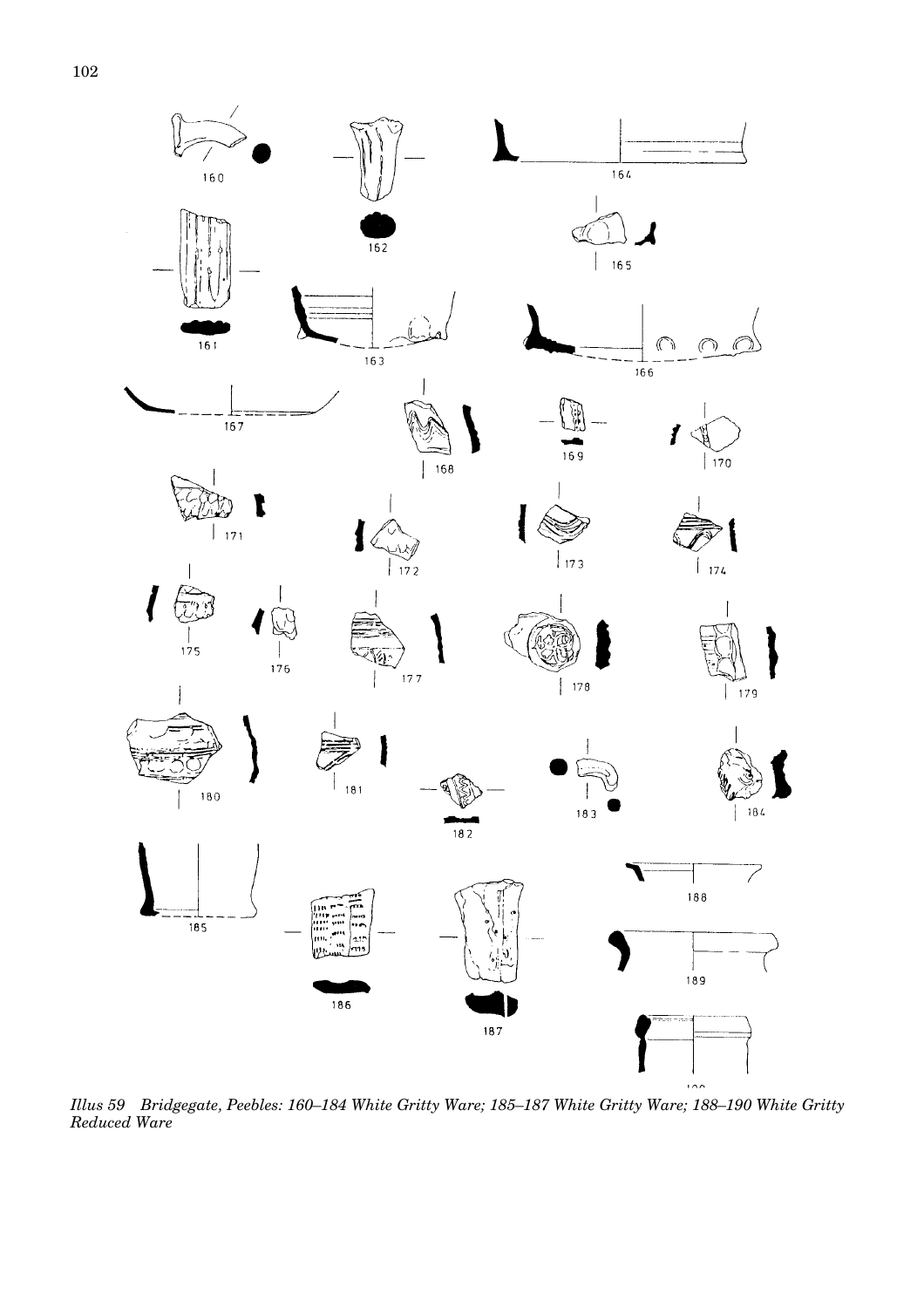- 143 Cooking pot rim. PB86 Context 361; Phase 2b
- 144 Cooking pot rim. PB86 Context 171; Phase 3
- 145 Cooking pot rim. PB86 Context 210; Phase 3
- 146 Cooking pot rim. PB86 Context 149; Phase 3
- 147 Cooking pot rim. PB86 Context 165; Phase 4
- 148 Cooking pot rim with pronounced ridge. Context 001; Phase 5
- 149 Cooking pot rim. PB86 Context 001; Phase 5
- 150 Cooking pot rim. PB86 Context 001; Phase 5
- 151 Base and side wall from cooking pot. PB86 Context 363; Phase 2
- 152 Jug rim externally glazed brown. PB86 Context 389; Phase 2
- 153 Jug rim externally glazed light green. PB86 Context 389; Phase 2
- 154 Jug rim externally glazed green. PB86 Context 369; Phase 3a
- 155 Unglazed jug rim. PB86 Context 149; Phase 4
- 156 Bridge spout from jug with fragment of applied decoration; externally glazed green brown. PB86 Context 167; Phase 2
- 157 Bridge spout from jug externally glazed light green brown. PB86 Context 171; Phase 3
- 158 Tubular spout from jug externally glazed light green.
	- PB86 Context 001; Phase 5
- 159 Twisted rod handle from jug externally glazed green brown.
	- PB86 Context 167; Phase 2
- 160 Rim and small rod handle from jug externally glazed yellow. PB86 Context 363; Phase 2
- 161 Strap handle from jug externally glazed green brown.
	- PB86 Context 001; Phase 5
- 162 Rod handle from jug externally glazed green on a purple wash. PB86 Context 001; Phase 5
- 163 Base sherd from jug with single thumbmark externally glazed yellow green. PB86 Context 363; Phase 2
- 164 Base sherd from jug. PB86 Context 381; Phase 2A
- 165 Frilled base sherd from jug externally glazed green. PB86 Context 342; Phase 3
- 166 Frilled base sherd from jug externally glazed green with kiln stacking mark on base. PB86 Context 059; Phase 4
- 167 Base sherd from bowl internally and externally glazed light green brown. PB86 Context 362; Phase 2
- 168 Bodysherd from jug decorated with wavy lines

externally glazed green. PB86 Context 362; Phase 2

- 169 Bodysherd from jug decorated with applied notched strip.
	- PB86 Context 362; Phase 2
- 170 Bodysherd from jug decorated with applied notched strip externally glazed brown. PB86 Context 363; Phase 2
- 171 Bodysherd decorated with applied scales and raised strip externally glazed green. PB86 Context 363; Phase 2
- 172 Bodysherd decorated with applied scales externally glazed yellow green. PB86 Context 389; Phase 2
- 173 Bodysherd decorated with incised lines externally glazed green. PB86 Context 098; Phase 2A
- 174 Bodysherd decorated with incised lines externally glazed green. PB86 Context 374; Phase 2A
- 175 Bodysherd decorated with applied scales externally glazed brown with green streaks. PB86 Context 361; Phase 2b
- 176 Bodysherd decorated with applied scales externally glazed green.
- PB86 Context 249; Phase 3 177 Bodysherd decorated with incised lines externally glazed green brown. PB86 Context 369; Phase 3a
- 178 Bodysherd decorated with floral stamp externally glazed green. PB86 Context 059; Phase 4
- 179 Bodysherd externally glazed light green with applied thumbed strip glazed brown. PB86 Context 059; Phase 4
- 180 Bodysherd decorated with incised lines and fingermarks externally glazed green brown. PB86 Context 059; Phase 4
- 181 Bodysherd decorated with incised lines externally glazed green. PB86 Context 001; Phase 5
- 182 Bodysherd decorated with incised lines externally glazed green brown. PB86 Context 001; Phase 5
- 183 Fragment of decorative arm externally glazed green. PB86 Context 211; Phase 2A
- 184 Fragment from facemask externally glazed green brown. PB86 Context 001; Phase 5

# *White Gritty War[e \(illus 59\)](#page-18-0)*

- 185 Base sherd from jug. PB86 Context 059; Phase 4
- 186 Strap handle externally glazed green brown and decorated with stabbed comb marks. PB86 Context 374; Phase 2A
- 187 Strap handle from jug with stabbed holes externally glazed dark green brown. PB86 Context 059; Phase 4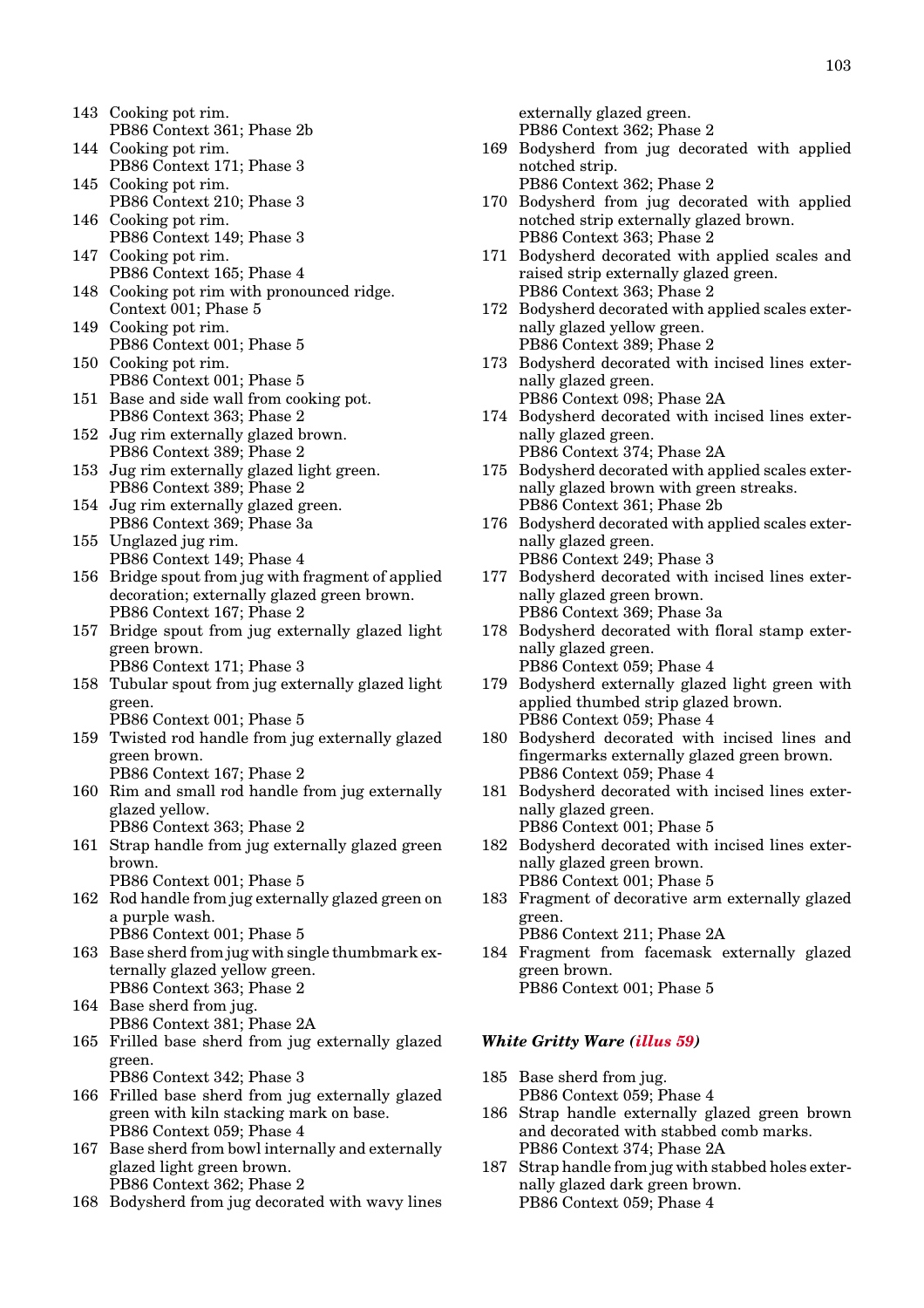![](_page_20_Figure_1.jpeg)

*Illus 60 Bridgegate, Peebles: 191–198 White Gritty Reduced Ware; 199 East Coast Redware; 200 Low Countries Redware; 201 Rhenish Stoneware*

# *White Gritty Reduced Ware [\(illus 59](#page-18-0) and 60)*

- 188 Rimsherd from jug internally and externally glazed green. PB86 Context 227; Phase 2
- 189 Rimsherd from jug externally glazed dark green.

PB86 Context 325; Phase 2A

- 190 Rimsherd from jug externally glazed dark green brown. PB86 Context 213; Phase 3
- 191 Bridge spout from jug externally glazed dark green.

PB86 Context 191; Phase 2

- 192 Skillet handle externally glazed dark green. PB86 Context 122; Phase 3
- 193 Strap handle junction externally glazed green brown.

PB86 Context 318; Phase 3

- 194 Base sherd from jug externally glazed green. PB86 Context 374; Phase 2A
- 195 Base sherd from jug externally glazed dark green.

PB86 Context 125; Phase 3

- 196 Base sherd from small, squat vessel externally glazed green. PB86 Context 059; Phase 4
- 197 Neck and upper body from jug externally glazed

dark green. PB86 Context 370; Phase 3

198 Bodysherd decorated with incised lines externally glazed dark green with fragment of applied arm. PB86 Context 001; Phase 5

#### *East Coast Redware (illus 60)*

199 Rimsherd and handle junction from jug externally glazed green on a purple brown wash. PB86 Context 367; Phase 3

#### *Low Countries Redware (illus 60)*

200 Base sherd and leg from tripod pipkin internally glazed dark green. PB86 Context 059; Phase 4

### *Rhenish Stoneware (illus 60)*

201 Bodysherd from *Bartmann* jug in Frechen Stoneware with external mottled brown 'tiger' salt glaze. PB86 Context 271; Phase 3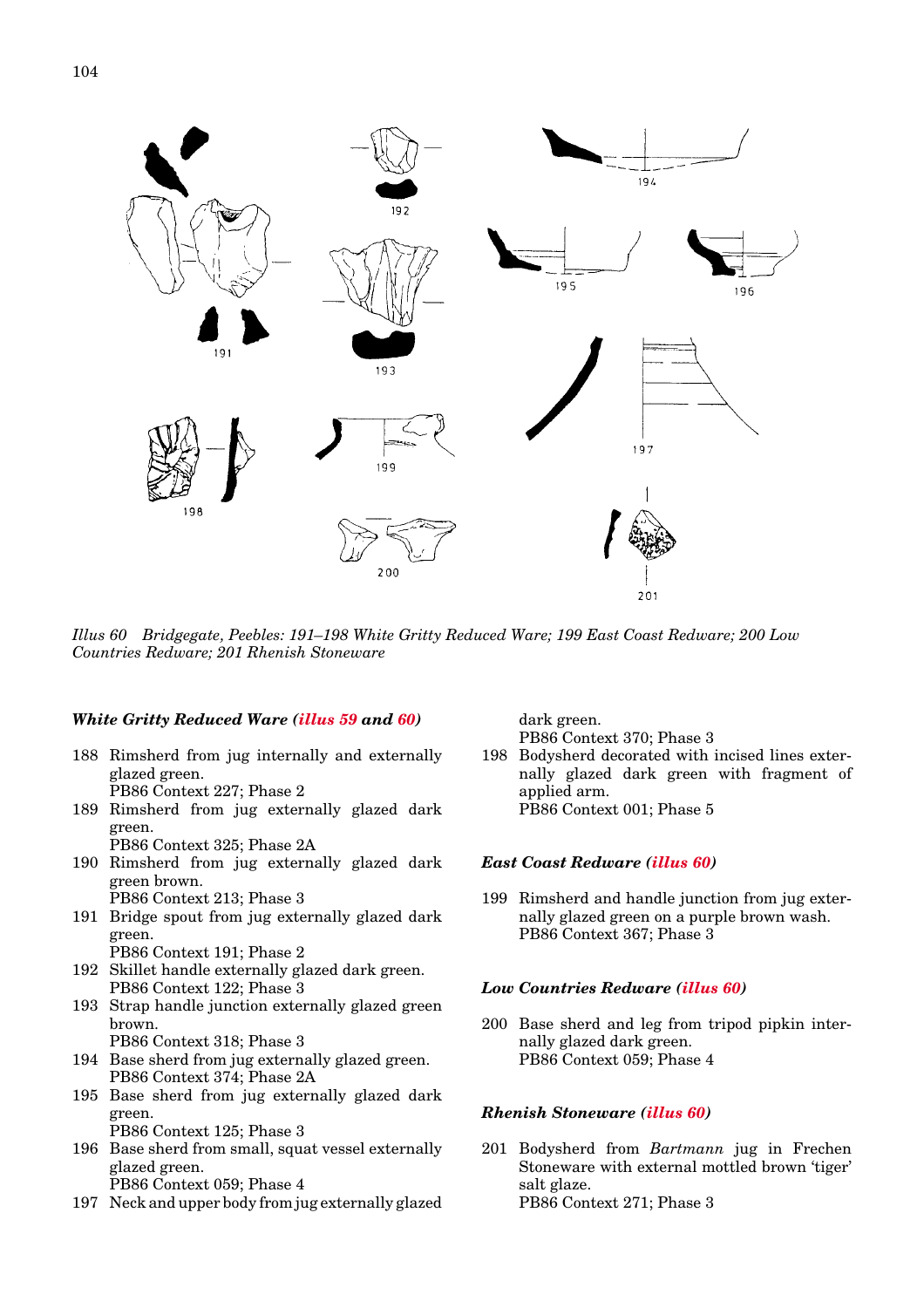![](_page_21_Figure_0.jpeg)

*Illus 61 Cuddyside, Peebles: 202–206 White Gritty Ware; 208–212 White Gritty Ware; 213–219 White Gritty Reduced Ware*

# **Cuddyside, Peebles**

# *White Gritty Ware (illus 61 and [62\)](#page-22-0)*

- 202 Rimsherd from a cooking pot. PB05 Context 8
- 203 Rimsherd from a cooking pot with patches of light green glaze. PB05 Context 19
- 204 Frilled rimsherd from a cooking pot. PB05 Context 12
- 205 Rimsherd from a jug with patches of green brown glaze. PB05 Context 8
- 206 Bridge spout from a jug with traces of green glaze. PB05 Context 8
- 207 Bodysherds from a three handled jug glazed brown decorated with applied notched strips glazed dark brown. PB05 Contexts 8, 40, 41, 42, 43
- 208 Bodysherd from a jug glazed light green and decorated with vertical incised lines. PB05 Context 8
- 209 Bodysherd from a jug glazed green brown and decorated with applied notched strip glazed dark brown. PB05 Context 8
- 210 Bodysherd from jug glazed green with incised lines.

PB05 Context 41 (13)

- 211 Bodysherd from jug glazed green with applied strip glazed brown and incised decoration. PB05 Context 41 (14)
- 212 Bodysherd from jug glazed green brown with incised wavy lines. PB05 Context 41 (15)

# *White Gritty Reduced Ware (illus 61)*

213 Bodysherd from a jug glazed green decorated